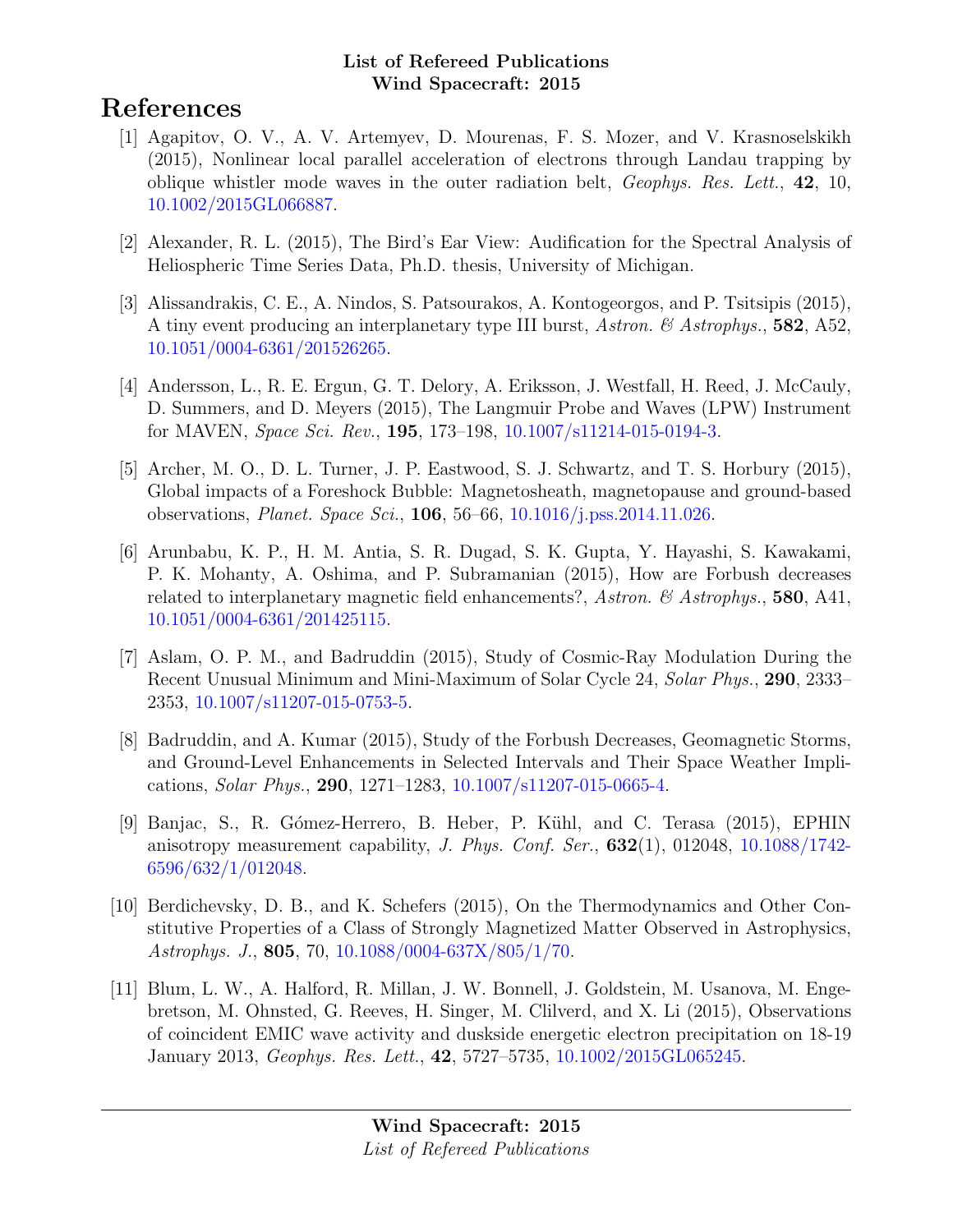- [12] Boardsen, S. A., L. K. Jian, J. L. Raines, D. J. Gershman, T. H. Zurbuchen, D. A. Roberts, and H. Korth (2015), MESSENGER survey of in situ low frequency wave storms between 0.3 and 0.7 AU, J. Geophys. Res., 120, 10,207–10,220, [10.1002/2015JA021506.](http://dx.doi.org/10.1002/2015JA021506)
- [13] Boldyrev, S., C. H. K. Chen, Q. Xia, and V. Zhdankin (2015), Spectral Breaks of Alfvénic Turbulence in a Collisionless Plasma, Astrophys. J., 806, 238, [10.1088/0004-](http://dx.doi.org/10.1088/0004-637X/806/2/238) [637X/806/2/238.](http://dx.doi.org/10.1088/0004-637X/806/2/238)
- [14] Boynton, R. J., M. A. Balikhin, and S. A. Billings (2015), Online NARMAX model for electron fluxes at GEO, Ann. Geophys., 33, 405–411, [10.5194/angeo-33-405-2015.](http://dx.doi.org/10.5194/angeo-33-405-2015)
- [15] Broomhall, A.-M., and V. M. Nakariakov (2015), A Comparison Between Global Proxies of the Sun's Magnetic Activity Cycle: Inferences from Helioseismology, Solar Phys., 290, 3095–3111, [10.1007/s11207-015-0728-6.](http://dx.doi.org/10.1007/s11207-015-0728-6)
- [16] Brown, M. R., D. A. Schaffner, and P. J. Weck (2015), Magnetohydrodynamic turbulence: Observation and experimenta), Phys. Plasmas, 22(5), 055601, [10.1063/1.4919391.](http://dx.doi.org/10.1063/1.4919391)
- [17] Cattell, C. A., A. W. Breneman, S. A. Thaller, J. R. Wygant, C. A. Kletzing, and W. S. Kurth (2015), Van Allen Probes observations of unusually low frequency whistler mode waves observed in association with moderate magnetic storms: Statistical study, Geophys. Res. Lett., 42, 7273–7281, [10.1002/2015GL065565.](http://dx.doi.org/10.1002/2015GL065565)
- [18] Chakraborti, S., A. Soderberg, L. Chomiuk, A. Kamble, N. Yadav, A. Ray, K. Hurley, R. Margutti, D. Milisavljevic, M. Bietenholz, A. Brunthaler, G. Pignata, E. Pian, P. Mazzali, C. Fransson, N. Bartel, M. Hamuy, E. Levesque, A. MacFadyen, J. Dittmann, M. Krauss, M. S. Briggs, V. Connaughton, K. Yamaoka, T. Takahashi, M. Ohno, Y. Fukazawa, M. Tashiro, Y. Terada, T. Murakami, J. Goldsten, S. Barthelmy, N. Gehrels, J. Cummings, H. Krimm, D. Palmer, S. Golenetskii, R. Aptekar, D. Frederiks, D. Svinkin, T. Cline, I. G. Mitrofanov, D. Golovin, M. L. Litvak, A. B. Sanin, W. Boynton, C. Fellows, K. Harshman, H. Enos, A. von Kienlin, A. Rau, X. Zhang, and V. Savchenko (2015), A Missing-link in the Supernova-GRB Connection: The Case of SN 2012ap, Astrophys. J., 805, 187, [10.1088/0004-637X/805/2/187.](http://dx.doi.org/10.1088/0004-637X/805/2/187)
- [19] Chandra, R., G. R. Gupta, S. Mulay, and D. Tripathi (2015), Sunspot waves and triggering of homologous active region jets, Mon. Not. Roy. Astron. Soc., 446, 3741–3748, [10.1093/mnras/stu2305.](http://dx.doi.org/10.1093/mnras/stu2305)
- [20] Chappell, C. R. (2015), The Role of the Ionosphere in Providing Plasma to the Terrestrial Magnetosphere – An Historical Overview, Space Sci. Rev., 192, 5–25, [10.1007/s11214-](http://dx.doi.org/10.1007/s11214-015-0168-5) [015-0168-5.](http://dx.doi.org/10.1007/s11214-015-0168-5)
- [21] Chen, C. H. K., L. Matteini, D. Burgess, and T. S. Horbury (2015), Magnetic field rotations in the solar wind at kinetic scales, Mon. Not. Roy. Astron. Soc., 453, L64–L68, [10.1093/mnrasl/slv107.](http://dx.doi.org/10.1093/mnrasl/slv107)
- [22] Chen, N.-h., R. Bučík, D. E. Innes, and G. M. Mason (2015), Case studies of multi-day <sup>3</sup>He-rich solar energetic particle periods, Astron. & Astrophys., **580**, A16, [10.1051/0004-](http://dx.doi.org/10.1051/0004-6361/201525618) [6361/201525618.](http://dx.doi.org/10.1051/0004-6361/201525618)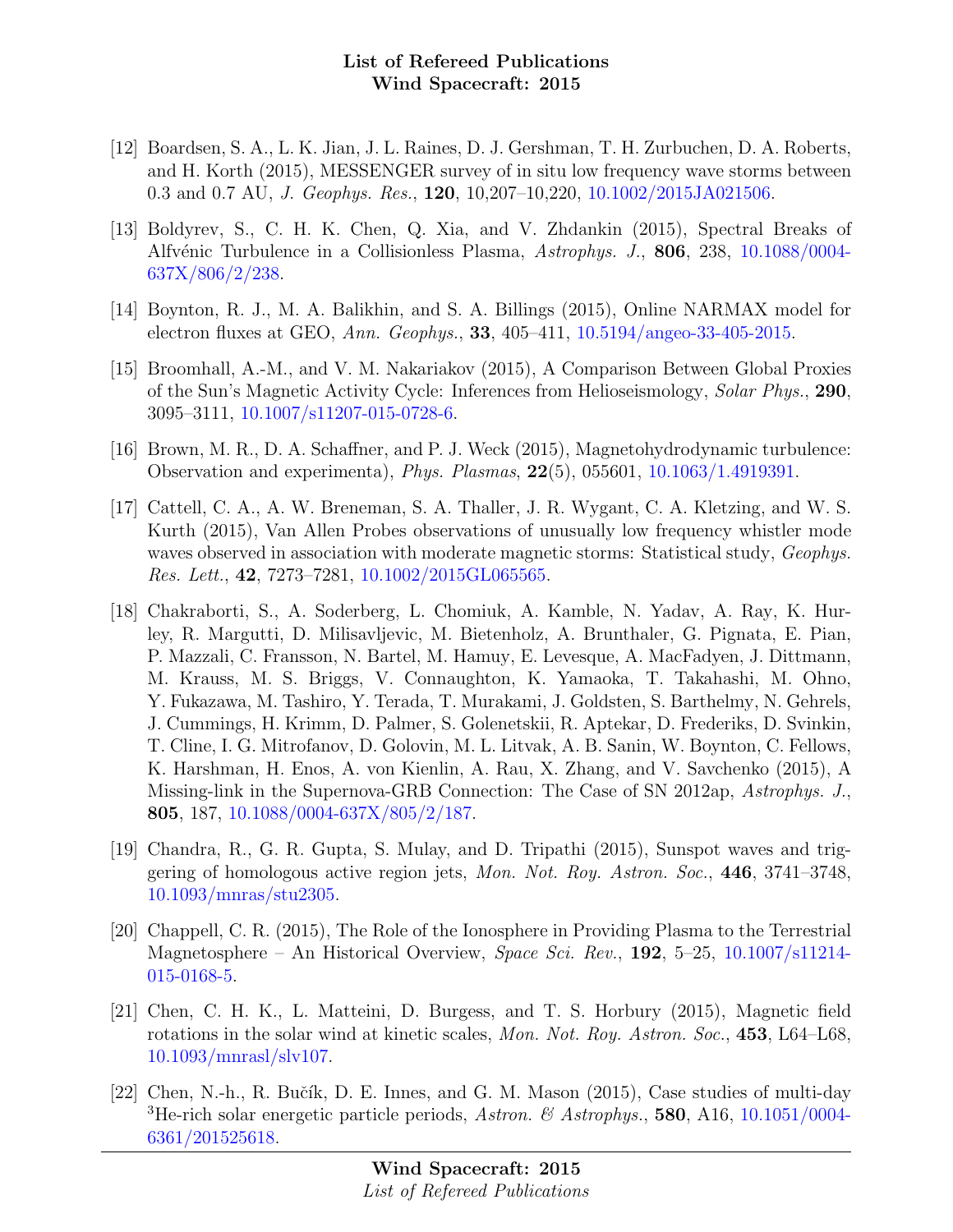- [23] Chowdhury, P., D. P. Choudhary, S. Gosain, and Y.-J. Moon (2015), Short-term periodicities in interplanetary, geomagnetic and solar phenomena during solar cycle 24, Astrophys. Space Sci., 356, 7–18, [10.1007/s10509-014-2188-0.](http://dx.doi.org/10.1007/s10509-014-2188-0)
- [24] Cid, C. (2015), Space Weather: Forecasting the Sun-Earth Interaction., in Highlights of Spanish Astrophysics VIII, edited by A. J. Cenarro, F. Figueras, C. Hernández-Monteagudo, J. Trujillo Bueno, and L. Valdivielso, pp. 667–676.
- [25] Colaninno, R. C., and A. Vourlidas (2015), Using Multiple-viewpoint Observations to Determine the Interaction of Three Coronal Mass Ejections Observed on 2012 March 5, Astrophys. J., 815, 70, [10.1088/0004-637X/815/1/70.](http://dx.doi.org/10.1088/0004-637X/815/1/70)
- [26] Colombi, J. M., M. E. Miller, J. S. Bohren, and J. K. Howard (2015), Conceptual Design Using Executable Architectures for a Manned Mission to Mars, IEEE Systems J., 9, 495–507, [10.1109/JSYST.2014.2314793.](http://dx.doi.org/10.1109/JSYST.2014.2314793)
- [27] Corona-Romero, P., J. A. Gonzalez-Esparza, E. Aguilar-Rodriguez, V. De-la-Luz, and J. C. Mejia-Ambriz (2015), Kinematics of ICMEs/Shocks: Blast Wave Reconstruction Using Type-II Emissions, *Solar Phys.*, **290**, 2439–2454, [10.1007/s11207-015-0683-2.](http://dx.doi.org/10.1007/s11207-015-0683-2)
- [28] Cowen, R. (2015), Sound Bytes, Scientific American, 312(3), 44–47, [10.1038/scientificamerican0315-44.](http://dx.doi.org/10.1038/scientificamerican0315-44)
- [29] Cremades, H., F. A. Iglesias, O. C. St. Cyr, H. Xie, M. L. Kaiser, and N. Gopalswamy (2015), Low-Frequency Type-II Radio Detections and Coronagraph Data Employed to Describe and Forecast the Propagation of 71 CMEs/Shocks, Solar Phys., 290, 2455– 2478, [10.1007/s11207-015-0776-y.](http://dx.doi.org/10.1007/s11207-015-0776-y)
- [30] Dahlin, J. T., J. F. Drake, and M. Swisdak (2015), Electron acceleration in threedimensional magnetic reconnection with a guide field, Phys. Plasmas, 22(10), 100704, [10.1063/1.4933212.](http://dx.doi.org/10.1063/1.4933212)
- [31] Dai, L., K. Takahashi, R. Lysak, C. Wang, J. R. Wygant, C. Kletzing, J. Bonnell, C. A. Cattell, C. W. Smith, R. J. MacDowall, S. Thaller, A. Breneman, X. Tang, X. Tao, and L. Chen (2015), Storm time occurrence and spatial distribution of Pc4 poloidal ULF waves in the inner magnetosphere: A Van Allen Probes statistical study, J. Geophys. Res., 120, 4748–4762, [10.1002/2015JA021134.](http://dx.doi.org/10.1002/2015JA021134)
- [32] Dai, L., C. Wang, S. Duan, Z. He, J. R. Wygant, C. A. Cattell, X. Tao, Z. Su, C. Kletzing, D. N. Baker, X. Li, D. Malaspina, J. B. Blake, J. Fennell, S. Claudepierre, D. L. Turner, G. D. Reeves, H. O. Funsten, H. E. Spence, V. Angelopoulos, D. Fruehauff, L. Chen, S. Thaller, A. Breneman, and X. Tang (2015), Near-Earth injection of MeV electrons associated with intense dipolarization electric fields: Van Allen Probes observations, Geophys. Res. Lett., 42, 6170–6179, [10.1002/2015GL064955.](http://dx.doi.org/10.1002/2015GL064955)
- [33] D'Amicis, R., and R. Bruno (2015), On the Origin of Highly Alfvénic Slow Solar Wind, Astrophys. J., 805, 84, [10.1088/0004-637X/805/1/84.](http://dx.doi.org/10.1088/0004-637X/805/1/84)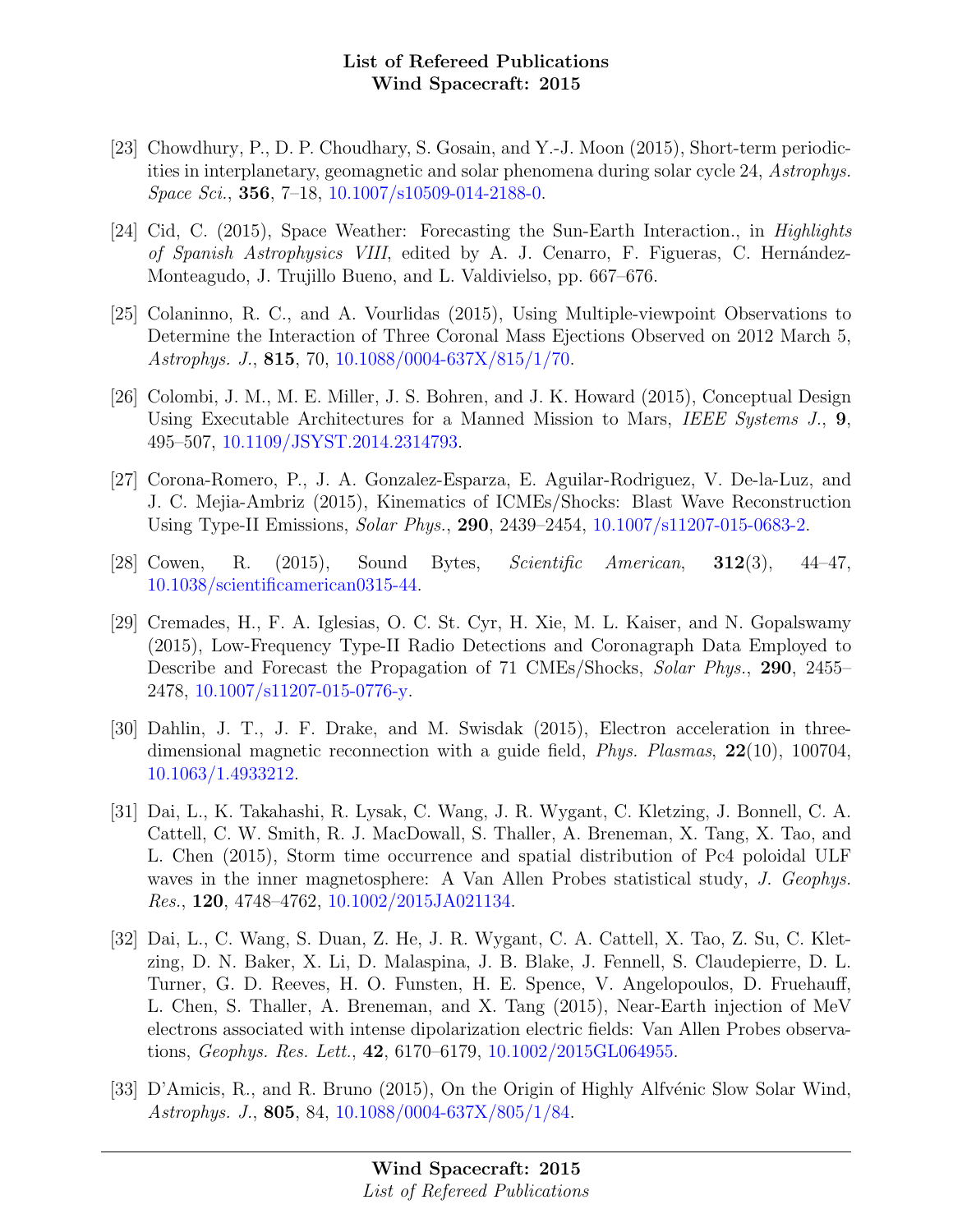- [34] Démoulin, P., M. Janvier, and S. Dasso (2015), Magnetic Flux and Helicity of Magnetic Clouds, Solar Phys., [10.1007/s11207-015-0836-3.](http://dx.doi.org/10.1007/s11207-015-0836-3)
- [35] Dierckxsens, M., K. Tziotziou, S. Dalla, I. Patsou, M. S. Marsh, N. B. Crosby, O. Malandraki, and G. Tsiropoula (2015), Relationship between Solar Energetic Particles and Properties of Flares and CMEs: Statistical Analysis of Solar Cycle 23 Events, Solar Phys., 290, 841–874, [10.1007/s11207-014-0641-4.](http://dx.doi.org/10.1007/s11207-014-0641-4)
- [36] Dixon, P., E. A. MacDonald, H. O. Funsten, A. Glocer, M. Grande, C. Kletzing, B. A. Larsen, G. Reeves, R. M. Skoug, H. Spence, and M. F. Thomsen (2015), Multipoint observations of the open-closed field line boundary as observed by the Van Allen Probes and geostationary satellites during the 14 November 2012 geomagnetic storm, J. Geophys. Res., 120, 6596–6613, [10.1002/2014JA020883.](http://dx.doi.org/10.1002/2014JA020883)
- [37] Duffin, R. T., S. M. White, P. S. Ray, and M. L. Kaiser (2015), Type III-L Solar Radio Bursts and Solar Energetic Particle Events, J. Phys. Conf. Ser., 642(1), 012006, [10.1088/1742-6596/642/1/012006.](http://dx.doi.org/10.1088/1742-6596/642/1/012006)
- [38] Dumbović, M., A. Devos, B. Vršnak, D. Sudar, L. Rodriguez, D. Ruždjak, K. Leer, S. Vennerstrøm, and A. Veronig (2015), Geoeffectiveness of Coronal Mass Ejections in the SOHO Era, Solar Phys., 290, 579–612, [10.1007/s11207-014-0613-8.](http://dx.doi.org/10.1007/s11207-014-0613-8)
- [39] Engebretson, M. J., J. L. Posch, J. R. Wygant, C. A. Kletzing, M. R. Lessard, C.-L. Huang, H. E. Spence, C. W. Smith, H. J. Singer, Y. Omura, R. B. Horne, G. D. Reeves, D. N. Baker, M. Gkioulidou, K. Oksavik, I. R. Mann, T. Raita, and K. Shiokawa (2015), Van Allen probes, NOAA, GOES, and ground observations of an intense EMIC wave event extending over 12 h in magnetic local time, *J. Geophys. Res.*, **120**, 5465–5488, [10.1002/2015JA021227.](http://dx.doi.org/10.1002/2015JA021227)
- [40] Eriksson, S., G. Lapenta, D. L. Newman, T. D. Phan, J. T. Gosling, B. Lavraud, Y. V. Khotyaintsev, C. M. Carr, S. Markidis, and M. V. Goldman (2015), On Multiple Reconnection X-lines and Tripolar Perturbations of Strong Guide Magnetic Fields, Astrophys. J., 805, 43, [10.1088/0004-637X/805/1/43.](http://dx.doi.org/10.1088/0004-637X/805/1/43)
- [41] Fermo, R. L., N. V. Pogorelov, and L. F. Burlaga (2015), Transient shocks beyond the heliopause, *J. Phys. Conf. Ser.*, **642**(1), 012008, [10.1088/1742-6596/642/1/012008.](http://dx.doi.org/10.1088/1742-6596/642/1/012008)
- [42] Firoz, K. A., W. Q. Gan, Y. P. Li, and J. Rodríguez-Pacheco (2015), An Interpretation of a Possible Mechanism for the First Ground-Level Enhancement of Solar Cycle 24, Solar Phys., 290, 613–626, [10.1007/s11207-014-0619-2.](http://dx.doi.org/10.1007/s11207-014-0619-2)
- [43] Foster, J. C., J. R. Wygant, M. K. Hudson, A. J. Boyd, D. N. Baker, P. J. Erickson, and H. E. Spence (2015), Shock-induced prompt relativistic electron acceleration in the inner magnetosphere, J. Geophys. Res., 120, 1661–1674, [10.1002/2014JA020642.](http://dx.doi.org/10.1002/2014JA020642)
- [44] Fox, N. J., M. C. Velli, S. D. Bale, R. Decker, A. Driesman, R. A. Howard, J. C. Kasper, J. Kinnison, M. Kusterer, D. Lario, M. K. Lockwood, D. J. McComas, N. E. Raouafi, and A. Szabo (2015), The Solar Probe Plus Mission: Humanity's First Visit to Our Star, Space Sci. Rev., [10.1007/s11214-015-0211-6.](http://dx.doi.org/10.1007/s11214-015-0211-6)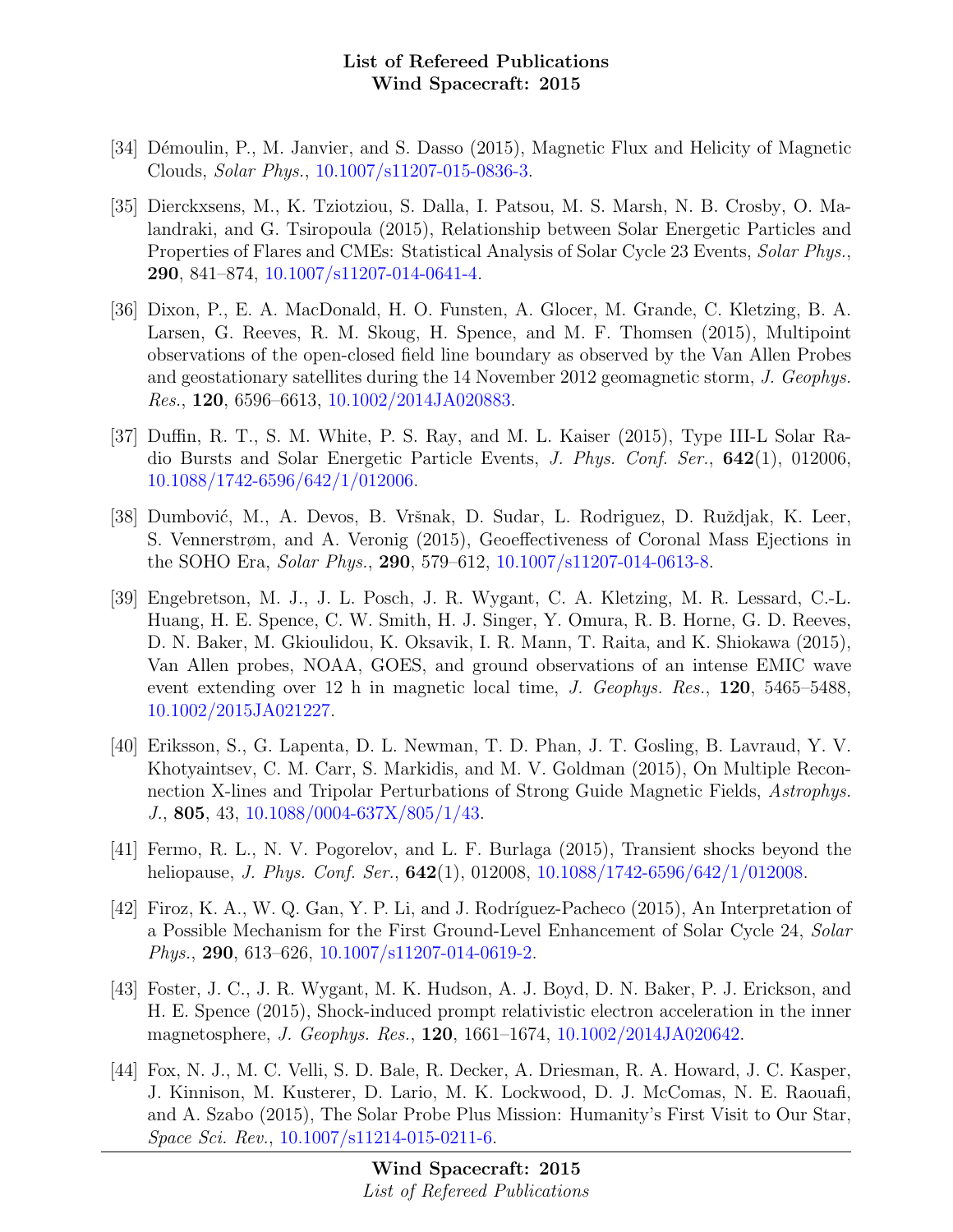- [45] Fujiki, K., M. Tokumaru, T. Iju, K. Hakamada, and M. Kojima (2015), Relationship Between Solar-Wind Speed and Coronal Magnetic-Field Properties, Solar Phys., 290, 2491–2505, [10.1007/s11207-015-0742-8.](http://dx.doi.org/10.1007/s11207-015-0742-8)
- [46] Gary, S. P. (2015), Short-wavelength plasma turbulence and temperature anisotropy instabilities: recent computational progress, Phil. Trans. R. Soc. A, 373, 20140,149– 20140,149, [10.1098/rsta.2014.0149.](http://dx.doi.org/10.1098/rsta.2014.0149)
- [47] Gilbert, J. A., S. T. Lepri, M. Rubin, M. Combi, and T. H. Zurbuchen (2015), In Situ Plasma Measurements of Fragmented Comet 73P Schwassmann-Wachmann 3, Astrophys. J., 815, 12, [10.1088/0004-637X/815/1/12.](http://dx.doi.org/10.1088/0004-637X/815/1/12)
- [48] Gkioulidou, M., S. Ohtani, D. G. Mitchell, A. Y. Ukhorskiy, G. D. Reeves, D. L. Turner, J. W. Gjerloev, M. Nosé, K. Koga, J. V. Rodriguez, and L. J. Lanzerotti (2015), Spatial structure and temporal evolution of energetic particle injections in the inner magnetosphere during the 14 July 2013 substorm event, J. Geophys. Res., 120, 1924–1938, [10.1002/2014JA020872.](http://dx.doi.org/10.1002/2014JA020872)
- [49] Goldstein, M. L., R. T. Wicks, S. Perri, and F. Sahraoui (2015), Kinetic scale turbulence and dissipation in the solar wind: key observational results and future outlook, Phil. Trans. R. Soc. A, 373, 20140,147–20140,147, [10.1098/rsta.2014.0147.](http://dx.doi.org/10.1098/rsta.2014.0147)
- [50] Goldstein, M. L., M. Ashour-Abdalla, A. F. Vi˜nas, J. Dorelli, D. Wendel, A. Klimas, K.-J. Hwang, M. El-Alaoui, R. J. Walker, Q. Pan, and H. Liang (2015), Mission Oriented Support and Theory (MOST) for MMS–the Goddard Space Flight Center/University of California Los Angeles Interdisciplinary Science Program, Space Sci. Rev., [10.1007/s11214-](http://dx.doi.org/10.1007/s11214-014-0127-6) [014-0127-6.](http://dx.doi.org/10.1007/s11214-014-0127-6)
- [51] Goldstein, M. L., P. Escoubet, K.-J. Hwang, D. E. Wendel, A.-F. Viñas, S. F. Fung, S. Perri, S. Servidio, J. S. Pickett, G. K. Parks, F. Sahraoui, C. Gurgiolo, W. Matthaeus, and J. M. Weygand (2015), Multipoint observations of plasma phenomena made in space by Cluster, J. Plasma Phys., 81(3), 325810301, [10.1017/S0022377815000185.](http://dx.doi.org/10.1017/S0022377815000185)
- [52] G´omez-Herrero, R., N. Dresing, A. Klassen, B. Heber, D. Lario, N. Agueda, O. E. Malandraki, J. J. Blanco, J. Rodríguez-Pacheco, and S. Banjac (2015), Circumsolar Energetic Particle Distribution on 2011 November 3, Astrophys. J., 799, 55, [10.1088/0004-](http://dx.doi.org/10.1088/0004-637X/799/1/55)  $637X/799/1/55$ .
- [53] Gopalswamy, N. (2015), The Dynamics of Eruptive Prominences, in Solar Prominences, Astrophysics and Space Science Library, vol. 415, edited by J.-C. Vial and O. Engvold, p. 381, [10.1007/978-3-319-10416-4](http://dx.doi.org/10.1007/978-3-319-10416-4_15) 15.
- [54] Gopalswamy, N., P. Mäkelä, S. Akiyama, S. Yashiro, H. Xie, N. Thakur, and S. W. Kahler (2015), Large Solar Energetic Particle Events Associated with Filament Eruptions Outside of Active Regions, Astrophys. J., 806, 8, [10.1088/0004-637X/806/1/8.](http://dx.doi.org/10.1088/0004-637X/806/1/8)
- [55] Gopalswamy, N., P. Mäkelä, S. Yashiro, H. Xie, S. Akiyama, and N. Thakur (2015), Highenergy solar particle events in cycle 24, J. Phys. Conf. Ser.,  $642(1)$ , 012012, [10.1088/1742-](http://dx.doi.org/10.1088/1742-6596/642/1/012012) [6596/642/1/012012.](http://dx.doi.org/10.1088/1742-6596/642/1/012012)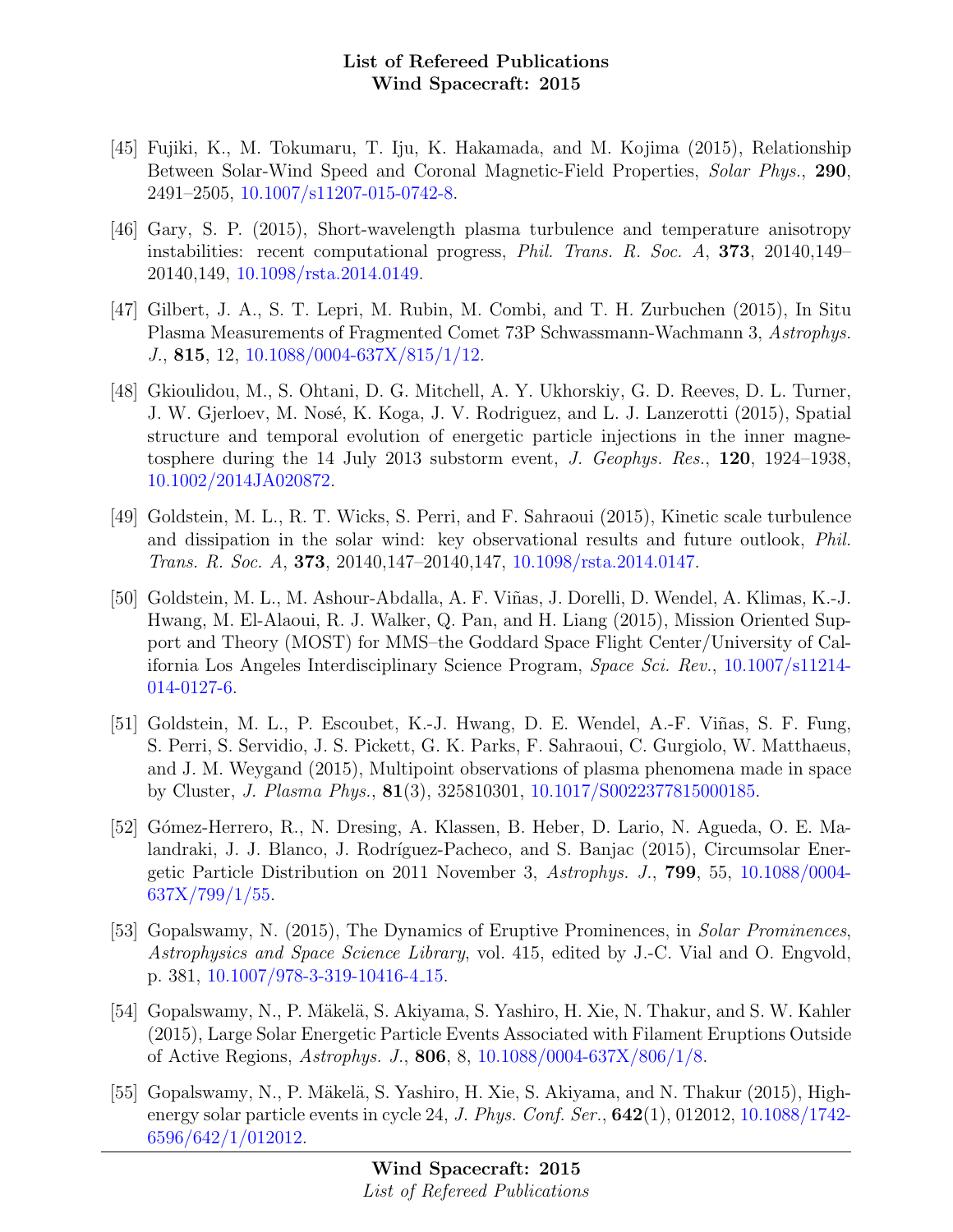- [56] Gopalswamy, N., S. Yashiro, H. Xie, S. Akiyama, and P. Mäkelä (2015), Properties and geoeffectiveness of magnetic clouds during solar cycles 23 and 24, J. Geophys. Res., 120, 9221–9245, [10.1002/2015JA021446.](http://dx.doi.org/10.1002/2015JA021446)
- [57] Grechnev, V. V., A. M. Uralov, I. V. Kuzmenko, A. A. Kochanov, I. M. Chertok, and S. S. Kalashnikov (2015), Responsibility of a Filament Eruption for the Initiation of a Flare, CME, and Blast Wave, and its Possible Transformation into a Bow Shock, Solar Phys., 290, 129–158, [10.1007/s11207-014-0621-8.](http://dx.doi.org/10.1007/s11207-014-0621-8)
- [58] Greiner, J., P. A. Mazzali, D. A. Kann, T. Krühler, E. Pian, S. Prentice, F. Olivares E., A. Rossi, S. Klose, S. Taubenberger, F. Knust, P. M. J. Afonso, C. Ashall, J. Bolmer, C. Delvaux, R. Diehl, J. Elliott, R. Filgas, J. P. U. Fynbo, J. F. Graham, A. N. Guelbenzu, S. Kobayashi, G. Leloudas, S. Savaglio, P. Schady, S. Schmidl, T. Schweyer, V. Sudilovsky, M. Tanga, A. C. Updike, H. van Eerten, and K. Varela (2015), A very luminous magnetar-powered supernova associated with an ultra-long  $\gamma$ -ray burst, Nature, 523, 189–192, [10.1038/nature14579.](http://dx.doi.org/10.1038/nature14579)
- [59] Grimani, C., M. Fabi, A. Lobo, I. Mateos, and D. Telloni (2015), LISA Pathfinder testmass charging during galactic cosmic-ray flux short-term variations, Class. Quantum  $Grav.$ , **32**(3), 035001, [10.1088/0264-9381/32/3/035001.](http://dx.doi.org/10.1088/0264-9381/32/3/035001)
- [60] Gruesbeck, J. R., S. T. Lepri, T. H. Zurbuchen, and E. R. Christian (2015), Evidence for Local Acceleration of Suprathermal Heavy Ion Observations during Interplanetary Coronal Mass Ejections, Astrophys. J., 799, 57, [10.1088/0004-637X/799/1/57.](http://dx.doi.org/10.1088/0004-637X/799/1/57)
- [61] Guidorzi, C., S. Dichiara, F. Frontera, R. Margutti, A. Baldeschi, and L. Amati (2015), A Common Stochastic Process Rules Gamma-ray Burst Prompt Emission and X-ray Flares, Astrophys. J., 801, 57, [10.1088/0004-637X/801/1/57.](http://dx.doi.org/10.1088/0004-637X/801/1/57)
- [62] Hajra, R., B. T. Tsurutani, E. Echer, W. D. Gonzalez, and O. Santolik (2015), Relativistic  $(e > 0.6, > 2.0,$  and  $> 4.0$  MeV) Electron Acceleration at Geosynchronous Orbit during High-intensity, Long-duration, Continuous AE Activity (HILDCAA) Events, Astrophys. J., 799, 39, [10.1088/0004-637X/799/1/39.](http://dx.doi.org/10.1088/0004-637X/799/1/39)
- [63] Hajra, R., B. T. Tsurutani, E. Echer, W. D. Gonzalez, C. G. M. Brum, L. E. A. Vieira, and O. Santolik (2015), Relativistic electron acceleration during HILDCAA events: are precursor CIR magnetic storms important?, Earth, Planets, and Space, 67, 109, [10.1186/s40623-](http://dx.doi.org/10.1186/s40623-015-0280-5) [015-0280-5.](http://dx.doi.org/10.1186/s40623-015-0280-5)
- [64] Halekas, J. S., E. R. Taylor, G. Dalton, G. Johnson, D. W. Curtis, J. P. McFadden, D. L. Mitchell, R. P. Lin, and B. M. Jakosky (2015), The Solar Wind Ion Analyzer for MAVEN, Space Sci. Rev., 195, 125–151, [10.1007/s11214-013-0029-z.](http://dx.doi.org/10.1007/s11214-013-0029-z)
- [65] Halford, A. J., S. L. McGregor, K. R. Murphy, R. M. Millan, M. K. Hudson, L. A. Woodger, C. A. Cattel, A. W. Breneman, I. R. Mann, W. S. Kurth, G. B. Hospodarsky, M. Gkioulidou, and J. F. Fennell (2015), BARREL observations of an ICME-shock impact with the magnetosphere and the resultant radiation belt electron loss, J. Geophys. Res., 120, 2557–2570, [10.1002/2014JA020873.](http://dx.doi.org/10.1002/2014JA020873)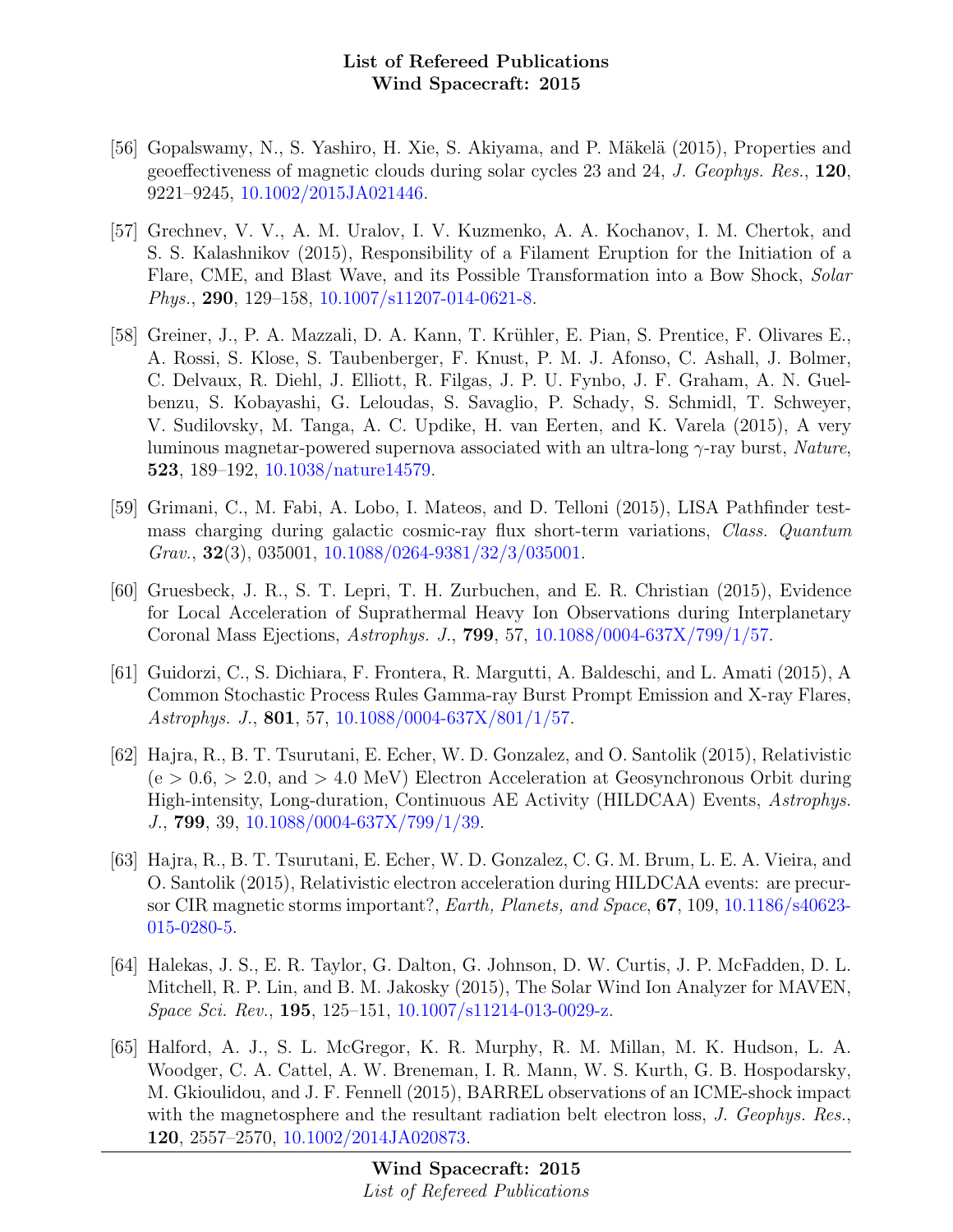- [66] He, H.-Q. (2015), Perpendicular Diffusion in the Transport of Solar Energetic Particles from Unconnected Sources: The Counter-streaming Particle Beams Revisited, Astrophys. J., 814, 157, [10.1088/0004-637X/814/2/157.](http://dx.doi.org/10.1088/0004-637X/814/2/157)
- [67] He, J., L. Wang, C. Tu, E. Marsch, and Q. Zong (2015), Evidence of Landau and Cyclotron Resonance between Protons and Kinetic Waves in Solar Wind Turbulence, Astrophys. J. Lett., 800, L31, [10.1088/2041-8205/800/2/L31.](http://dx.doi.org/10.1088/2041-8205/800/2/L31)
- [68] He, J., Z. Pei, L. Wang, C. Tu, E. Marsch, L. Zhang, and C. Salem (2015), Sunward Propagating Alfv<sup>én</sup> Waves in Association with Sunward Drifting Proton Beams in the Solar Wind, Astrophys. J., 805, 176, [10.1088/0004-637X/805/2/176.](http://dx.doi.org/10.1088/0004-637X/805/2/176)
- [69] He, J., C. Tu, E. Marsch, C. H. K. Chen, L. Wang, Z. Pei, L. Zhang, C. S. Salem, and S. D. Bale (2015), Proton Heating in Solar Wind Compressible Turbulence with Collisions between Counter-propagating Waves, Astrophys. J. Lett., 813, L30, [10.1088/2041-](http://dx.doi.org/10.1088/2041-8205/813/2/L30) [8205/813/2/L30.](http://dx.doi.org/10.1088/2041-8205/813/2/L30)
- [70] He, Y., F. Xiao, Q. Zhou, C. Yang, S. Liu, D. N. Baker, C. A. Kletzing, W. S. Kurth, G. B. Hospodarsky, H. E. Spence, G. D. Reeves, H. O. Funsten, and J. B. Blake (2015), Van Allen Probes observation and modeling of chorus excitation and propagation during weak geomagnetic activities, J. Geophys. Res., 120, 6371–6385, [10.1002/2015JA021376.](http://dx.doi.org/10.1002/2015JA021376)
- [71] Heber, B., C. Wallmann, D. Galsdorf, Herbst K., P. Kühl, M. Dumbovic, B. Vršnak, A. Veronig, M. Temmer, C. Möstl, and S. Dalla (2015), Forbush decreases associated to Stealth Coronal Mass Ejections, Central European Astrophys. Bull., 39, 75–82.
- [72] Horaites, K., S. Boldyrev, S. I. Krasheninnikov, C. Salem, S. D. Bale, and M. Pulupa (2015), Self-Similar Theory of Thermal Conduction and Application to the Solar Wind, Physical Review Letters, 114(24), 245003, [10.1103/PhysRevLett.114.245003.](http://dx.doi.org/10.1103/PhysRevLett.114.245003)
- [73] Horesh, A., S. B. Cenko, D. A. Perley, S. R. Kulkarni, G. Hallinan, and E. Bellm (2015), The Unusual Radio Afterglow of the Ultra-long Gamma-Ray Burst GRB 130925A, As-trophys. J., 812, 86, [10.1088/0004-637X/812/1/86.](http://dx.doi.org/10.1088/0004-637X/812/1/86)
- [74] Hori, T., A. Shinbori, S. Fujita, and N. Nishitani (2015), IMF-By dependence of transient ionospheric flow perturbation associated with sudden impulses: SuperDARN observations, Earth, Planets, and Space, 67, 190, [10.1186/s40623-015-0360-6.](http://dx.doi.org/10.1186/s40623-015-0360-6)
- [75] Huang, T., H. Wang, J.-H. Shue, L. Cai, and G. Pi (2015), The dayside magnetopause location during radial interplanetary magnetic field periods: Cluster observation and model comparison, Ann. Geophys., 33, 437–448, [10.5194/angeo-33-437-2015.](http://dx.doi.org/10.5194/angeo-33-437-2015)
- [76] Intriligator, D. S., W. Sun, W. D. Miller, M. Dryer, C. Deehr, W. R. Webber, J. M. Intriligator, and T. M. Detman (2015), Modelling the March 2012 solar events and their impacts at Voyager 1 in the vicinity of the heliopause, J. Phys. Conf. Ser., 577(1), 012013, [10.1088/1742-6596/577/1/012013.](http://dx.doi.org/10.1088/1742-6596/577/1/012013)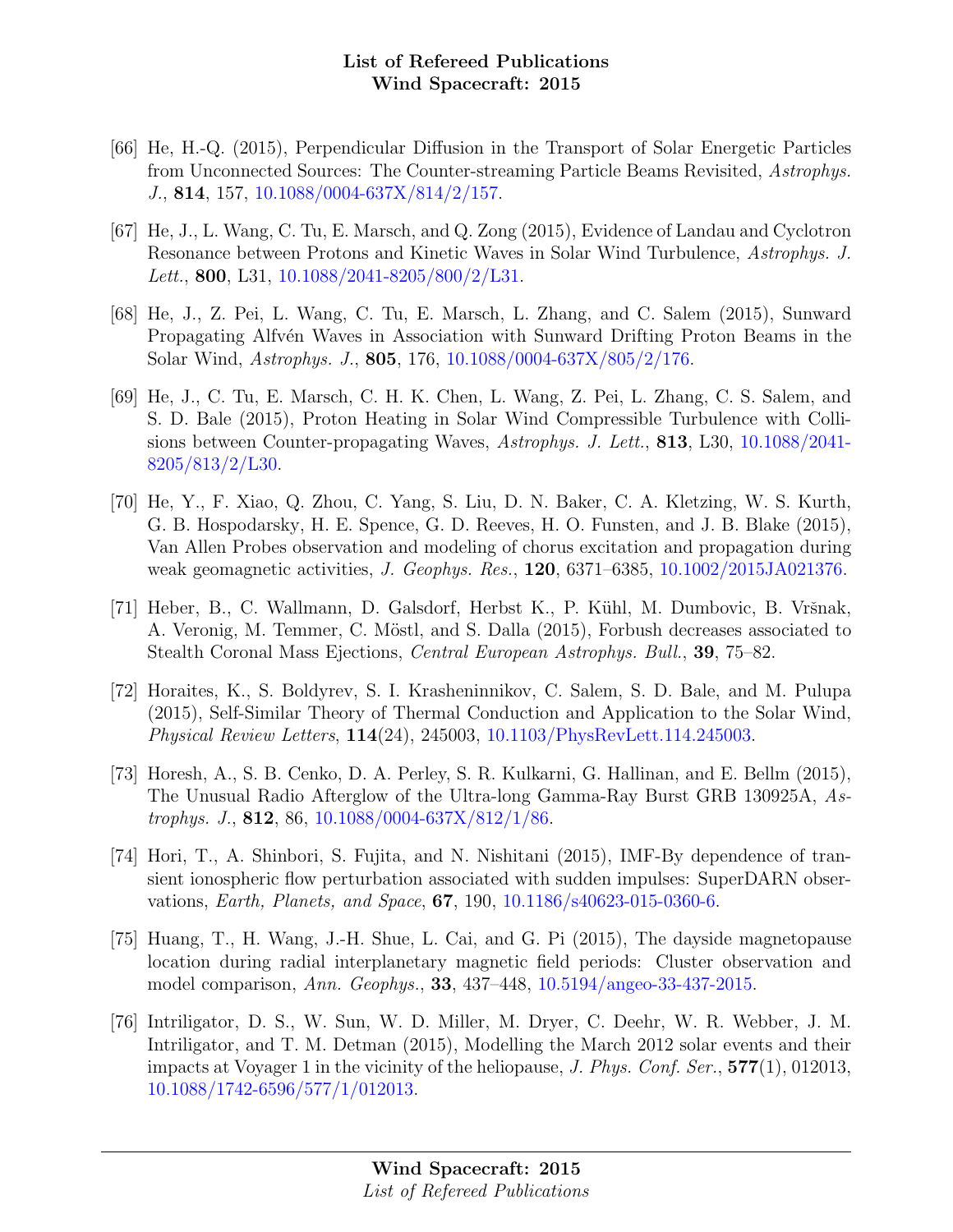- [77] Izmodenov, V. V., and D. B. Alexashov (2015), Three-dimensional Kinetic-MHD Model of the Global Heliosphere with the Heliopause-surface Fitting, Astrophys. J. Suppl., 220, 32, [10.1088/0067-0049/220/2/32.](http://dx.doi.org/10.1088/0067-0049/220/2/32)
- [78] Jackson, B. V., P. P. Hick, A. Buffington, H.-S. Yu, M. M. Bisi, M. Tokumaru, and X. Zhao (2015), A Determination of the North-South Heliospheric Magnetic Field Component from Inner Corona Closed-loop Propagation, Astrophys. J. Lett., 803, L1, [10.1088/2041-](http://dx.doi.org/10.1088/2041-8205/803/1/L1)  $8205/803/1/L1$ .
- [79] Janvier, M., S. Dasso, P. D´emoulin, J. J. Mas´ıas-Meza, and N. Lugaz (2015), Comparing generic models for interplanetary shocks and magnetic clouds axis configurations at 1 AU, J. Geophys. Res., 120(5), 3328–3349, [10.1002/2014JA020836.](http://dx.doi.org/10.1002/2014JA020836)
- [80] Jaynes, A. N., D. N. Baker, H. J. Singer, J. V. Rodriguez, T. M. Loto'aniu, A. F. Ali, S. R. Elkington, X. Li, S. G. Kanekal, J. F. Fennell, W. Li, R. M. Thorne, C. A. Kletzing, H. E. Spence, and G. D. Reeves (2015), Source and seed populations for relativistic electrons: Their roles in radiation belt changes, J. Geophys. Res., 120, 7240–7254, [10.1002/2015JA021234.](http://dx.doi.org/10.1002/2015JA021234)
- [81] Jaynes, A. N., M. R. Lessard, K. Takahashi, A. F. Ali, D. M. Malaspina, R. G. Michell, E. L. Spanswick, D. N. Baker, J. B. Blake, C. Cully, E. F. Donovan, C. A. Kletzing, G. D. Reeves, M. Samara, H. E. Spence, and J. R. Wygant (2015), Correlated Pc4-5 ULF waves, whistler-mode chorus, and pulsating aurora observed by the Van Allen Probes and ground-based systems, J. Geophys. Res., 120, 8749–8761, [10.1002/2015JA021380.](http://dx.doi.org/10.1002/2015JA021380)
- [82] Kahler, S. W., and A. Ling (2015), Dynamic SEP event probability forecasts, Space Weather, 13, 665–675, [10.1002/2015SW001222.](http://dx.doi.org/10.1002/2015SW001222)
- [83] Kallio, E., and G. Facsko (2015), Properties of plasma near the moon in the magnetotail, Planet. Space Sci., 115, 69–76, [10.1016/j.pss.2014.11.007.](http://dx.doi.org/10.1016/j.pss.2014.11.007)
- [84] Kanekal, S. G., D. N. Baker, M. G. Henderson, W. Li, J. F. Fennell, Y. Zheng, I. G. Richardson, A. Jones, A. F. Ali, S. R. Elkington, A. Jaynes, X. Li, J. B. Blake, G. D. Reeves, H. E. Spence, and C. A. Kletzing (2015), Relativistic electron response to the combined magnetospheric impact of a coronal mass ejection overlapping with a high-speed stream: Van Allen Probes observations, J. Geophys. Res., 120, 7629–7641, [10.1002/2015JA021395.](http://dx.doi.org/10.1002/2015JA021395)
- [85] Kasper, J. C., R. Abiad, G. Austin, M. Balat-Pichelin, S. D. Bale, J. W. Belcher, P. Berg, H. Bergner, M. Berthomier, J. Bookbinder, E. Brodu, D. Caldwell, A. W. Case, B. D. G. Chandran, P. Cheimets, J. W. Cirtain, S. R. Cranmer, D. W. Curtis, P. Daigneau, G. Dalton, B. Dasgupta, D. DeTomaso, M. Diaz-Aguado, B. Djordjevic, B. Donaskowski, M. Effinger, V. Florinski, N. Fox, M. Freeman, D. Gallagher, S. P. Gary, T. Gauron, R. Gates, M. L. Goldstein, L. Golub, D. A. Gordon, R. Gurnee, G. Guth, J. Halekas, K. Hatch, J. Heerikuisen, G. Ho, Q. Hu, G. Johnson, S. P. Jordan, K. E. Korreck, D. Larson, A. J. Lazarus, G. Li, R. Livi, M. Ludlam, M. Maksimovic, J. P. McFadden, W. Marchant, B. A. Maruca, D. J. McComas, L. Messina, T. Mercer, S. Park,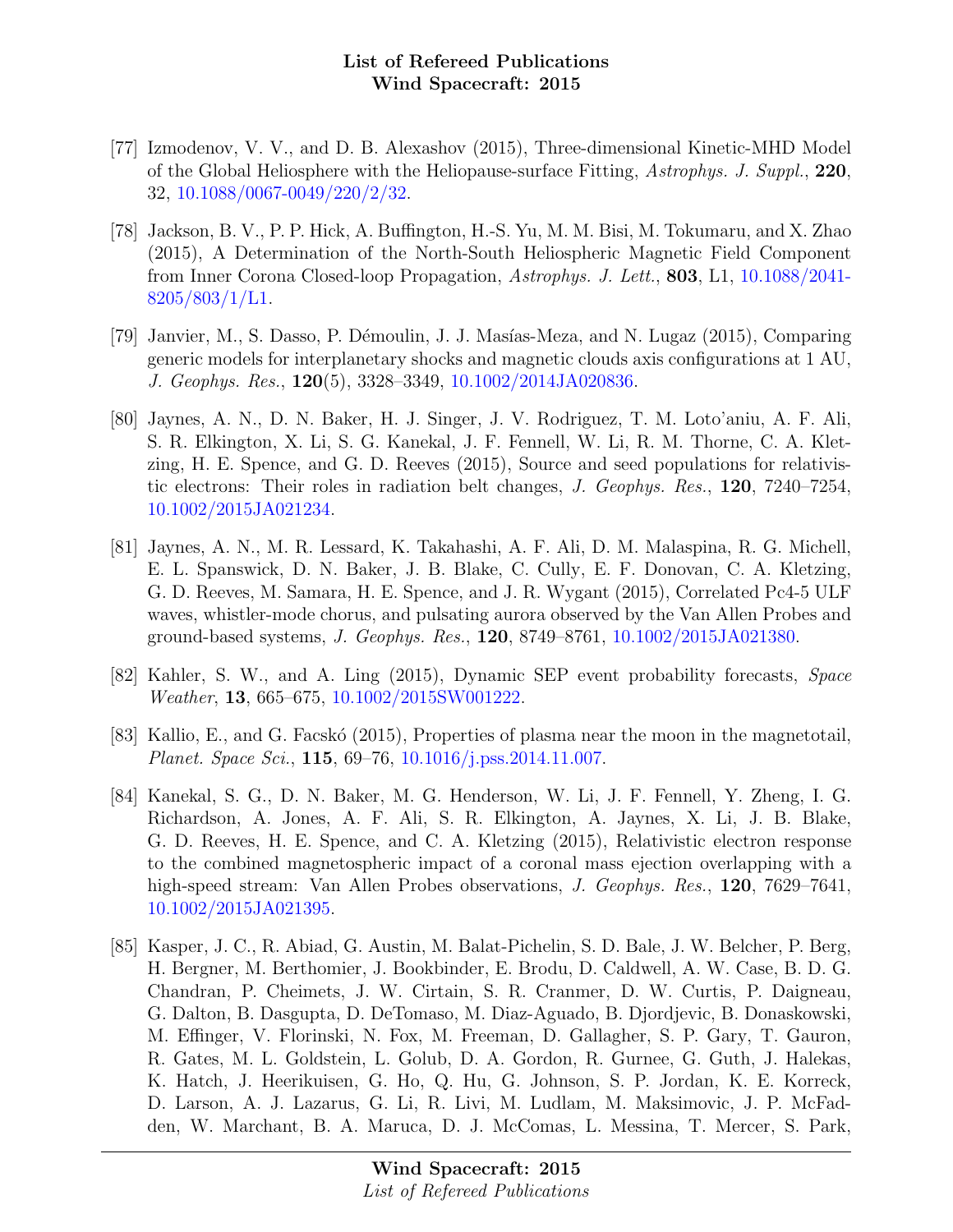A. M. Peddie, N. Pogorelov, M. J. Reinhart, J. D. Richardson, M. Robinson, I. Rosen, R. M. Skoug, A. Slagle, J. T. Steinberg, M. L. Stevens, A. Szabo, E. R. Taylor, C. Tiu, P. Turin, M. Velli, G. Webb, P. Whittlesey, K. Wright, S. T. Wu, and G. Zank (2015), Solar Wind Electrons Alphas and Protons (SWEAP) Investigation: Design of the Solar Wind and Coronal Plasma Instrument Suite for Solar Probe Plus, Space Sci. Rev., pp. 1–56, [10.1007/s11214-015-0206-3.](http://dx.doi.org/10.1007/s11214-015-0206-3)

- [86] Katsavrias, C., I. A. Daglis, W. Li, S. Dimitrakoudis, M. Georgiou, D. L. Turner, and C. Papadimitriou (2015), Combined effects of concurrent Pc5 and chorus waves on relativistic electron dynamics, Ann. Geophys., 33, 1173–1181, [10.5194/angeo-33-1173-2015.](http://dx.doi.org/10.5194/angeo-33-1173-2015)
- [87] Katushkina, O. A., V. V. Izmodenov, and D. B. Alexashov (2015), Direction of interstellar hydrogen flow in the heliosphere: theoretical modelling and comparison with SOHO/SWAN data, *Mon. Not. Roy. Astron. Soc.*, 446, 2929–2943, [10.1093/mn](http://dx.doi.org/10.1093/mnras/stu2218)[ras/stu2218.](http://dx.doi.org/10.1093/mnras/stu2218)
- [88] Khabarova, O., G. P. Zank, G. Li, J. A. le Roux, G. M. Webb, A. Dosch, and O. E. Malandraki (2015), Small-scale Magnetic Islands in the Solar Wind and Their Role in Particle Acceleration. I. Dynamics of Magnetic Islands Near the Heliospheric Current Sheet, Astrophys. J., 808, 181, [10.1088/0004-637X/808/2/181.](http://dx.doi.org/10.1088/0004-637X/808/2/181)
- [89] Khabarova, O. V., G. P. Zank, G. Li, J. A. le Roux, G. M. Webb, O. E. Malandraki, and V. V. Zharkova (2015), Dynamical small-scale magnetic islands as a source of local acceleration of particles in the solar wind, *J. Phys. Conf. Ser.*,  $642(1)$ ,  $012033$ ,  $10.1088/1742$ -[6596/642/1/012033.](http://dx.doi.org/10.1088/1742-6596/642/1/012033)
- [90] Kilpua, E. K. J., H. Hietala, D. L. Turner, H. E. J. Koskinen, T. I. Pulkkinen, J. V. Rodriguez, G. D. Reeves, S. G. Claudepierre, and H. E. Spence (2015), Unraveling the drivers of the storm time radiation belt response, Geophys. Res. Lett., 42, 3076–3084, [10.1002/2015GL063542.](http://dx.doi.org/10.1002/2015GL063542)
- [91] Kim, S., P. H. Yoon, G. S. Choe, and L. Wang (2015), Asymptotic Theory of Solar Wind Electrons, Astrophys. J., 806, 32, [10.1088/0004-637X/806/1/32.](http://dx.doi.org/10.1088/0004-637X/806/1/32)
- [92] Kojima, H., H. M. Antia, S. R. Dugad, S. K. Gupta, Y. Hayashi, P. Jagadeesan, A. Jain, S. Kawakami, P. K. Mohanty, T. Nonaka, A. Oshima, B. S. Rao, and S. Shibata (2015), Measurement of the radial density gradient of cosmic ray in the heliosphere by the GRAPES-3 experiment, Astroparticle Phys.,  $62$ ,  $21-29$ , [10.1016/j.astropartphys.2014.07.003.](http://dx.doi.org/10.1016/j.astropartphys.2014.07.003)
- [93] Korotova, I. G., D. G. Sibeck, K. Tahakashi, L. Dai, H. E. Spence, K.-J. Hwang, J. R. Wygant, J. W. Manweiler, P. S. Moya, P. S. Moya, and R. J. Redmon (2015), Van Allen Probe observations of drift-bounce resonances with Pc 4 pulsations and wave $\hat{\mathbf{\alpha}}^{\alpha}$ "particle interactions in the pre-midnight inner magnetosphere, Ann. Geophys., 33, 955–964, [10.5194/angeo-33-955-2015.](http://dx.doi.org/10.5194/angeo-33-955-2015)
- [94] Kouloumvakos, A., A. Nindos, E. Valtonen, C. E. Alissandrakis, O. Malandraki, P. Tsitsipis, A. Kontogeorgos, X. Moussas, and A. Hillaris (2015), Properties of solar energetic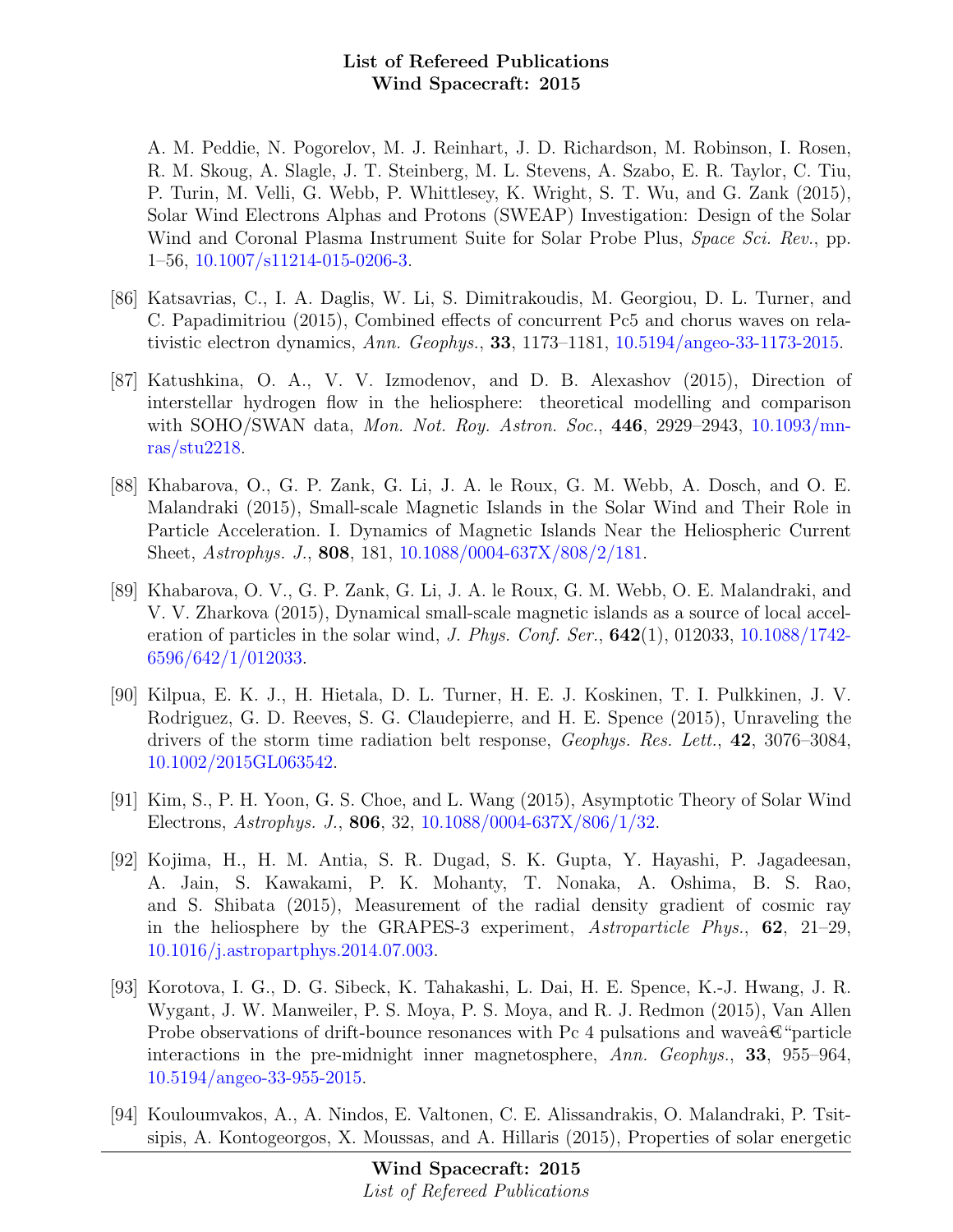particle events inferred from their associated radio emission, Astron. & Astrophys., 580, A80, [10.1051/0004-6361/201424397.](http://dx.doi.org/10.1051/0004-6361/201424397)

- [95] Krafft, C., A. S. Volokitin, and V. V. Krasnoselskikh (2015), Langmuir Wave Decay in Inhomogeneous Solar Wind Plasmas: Simulation Results, Astrophys. J., 809, 176, [10.1088/0004-637X/809/2/176.](http://dx.doi.org/10.1088/0004-637X/809/2/176)
- [96] Kryakunova, O., A. Belov, A. Abunin, M. Abunina, E. Eroshenko, A. Malimbayev, I. Tsepakina, and V. Yanke (2015), Recurrent and sporadic Forbush-effects in deep solar minimum, *J. Phys. Conf. Ser.*,  $632(1)$ , 012062, [10.1088/1742-6596/632/1/012062.](http://dx.doi.org/10.1088/1742-6596/632/1/012062)
- [97] Kubyshkina, M., N. Tsyganenko, V. Semenov, D. Kubyshkina, N. Partamies, and E. Gordeev (2015), Further evidence for the role of magnetotail current shape in substorm initiation, Earth, Planets, and Space, 67, 139, [10.1186/s40623-015-0304-1.](http://dx.doi.org/10.1186/s40623-015-0304-1)
- [98] Kumar, P., V. M. Nakariakov, and K.-S. Cho (2015), X-Ray and EUV Observations of Simultaneous Short and Long Period Oscillations in Hot Coronal Arcade Loops, Astrophys. J., 804, 4, [10.1088/0004-637X/804/1/4.](http://dx.doi.org/10.1088/0004-637X/804/1/4)
- [99] Kundert, A., F. Gastaldello, E. D'Onghia, M. Girardi, J. A. L. Aguerri, R. Barrena, E. M. Corsini, S. De Grandi, E. Jiménez-Bailón, M. Lozada-Muñoz, J. Méndez-Abreu, R. Sánchez-Janssen, E. Wilcots, and S. Zarattini (2015), Fossil group origins - VI. Global X-ray scaling relations of fossil galaxy clusters, Mon. Not. Roy. Astron. Soc., 454, 161– 176, [10.1093/mnras/stv1879.](http://dx.doi.org/10.1093/mnras/stv1879)
- [100] Lakhina, G. S., and S. V. Singh (2015), Generation of Weak Double Layers and Low-Frequency Electrostatic Waves in the Solar Wind, Solar Phys., 290, 3033–3049, [10.1007/s11207-015-0773-1.](http://dx.doi.org/10.1007/s11207-015-0773-1)
- [101] Lalescu, C. C., Y.-K. Shi, G. L. Eyink, T. D. Drivas, E. T. Vishniac, and A. Lazarian (2015), Inertial-Range Reconnection in Magnetohydrodynamic Turbulence and in the Solar Wind, Phys. Rev. Lett., 115(2), 025001, [10.1103/PhysRevLett.115.025001.](http://dx.doi.org/10.1103/PhysRevLett.115.025001)
- [102] Laming, J. M. (2015), The FIP and Inverse FIP Effects in Solar and Stellar Coronae, Living Rev. Solar Phys., 12, [10.1007/lrsp-2015-2.](http://dx.doi.org/10.1007/lrsp-2015-2)
- [103] Larson, D. E., R. J. Lillis, C. O. Lee, P. A. Dunn, K. Hatch, M. Robinson, D. Glaser, J. Chen, D. Curtis, C. Tiu, R. P. Lin, J. G. Luhmann, and B. M. Jakosky (2015), The MAVEN Solar Energetic Particle Investigation, Space Sci. Rev., 195, 153–172, [10.1007/s11214-015-0218-z.](http://dx.doi.org/10.1007/s11214-015-0218-z)
- [104] Lawrance, M. B., A. Shanmugaraju, and B. Vršnak (2015), Investigation of X-class Flare-Associated Coronal Mass Ejections with and without DH Type II Radio Bursts, Solar Phys., 290, 3365–3377, [10.1007/s11207-015-0811-z.](http://dx.doi.org/10.1007/s11207-015-0811-z)
- [105] Lazarian, A., G. Eyink, E. Vishniac, and G. Kowal (2015), Turbulent reconnection and its implications, Phil. Trans. R. Soc. A, 373, 20140,144–20140,144, [10.1098/rsta.2014.0144.](http://dx.doi.org/10.1098/rsta.2014.0144)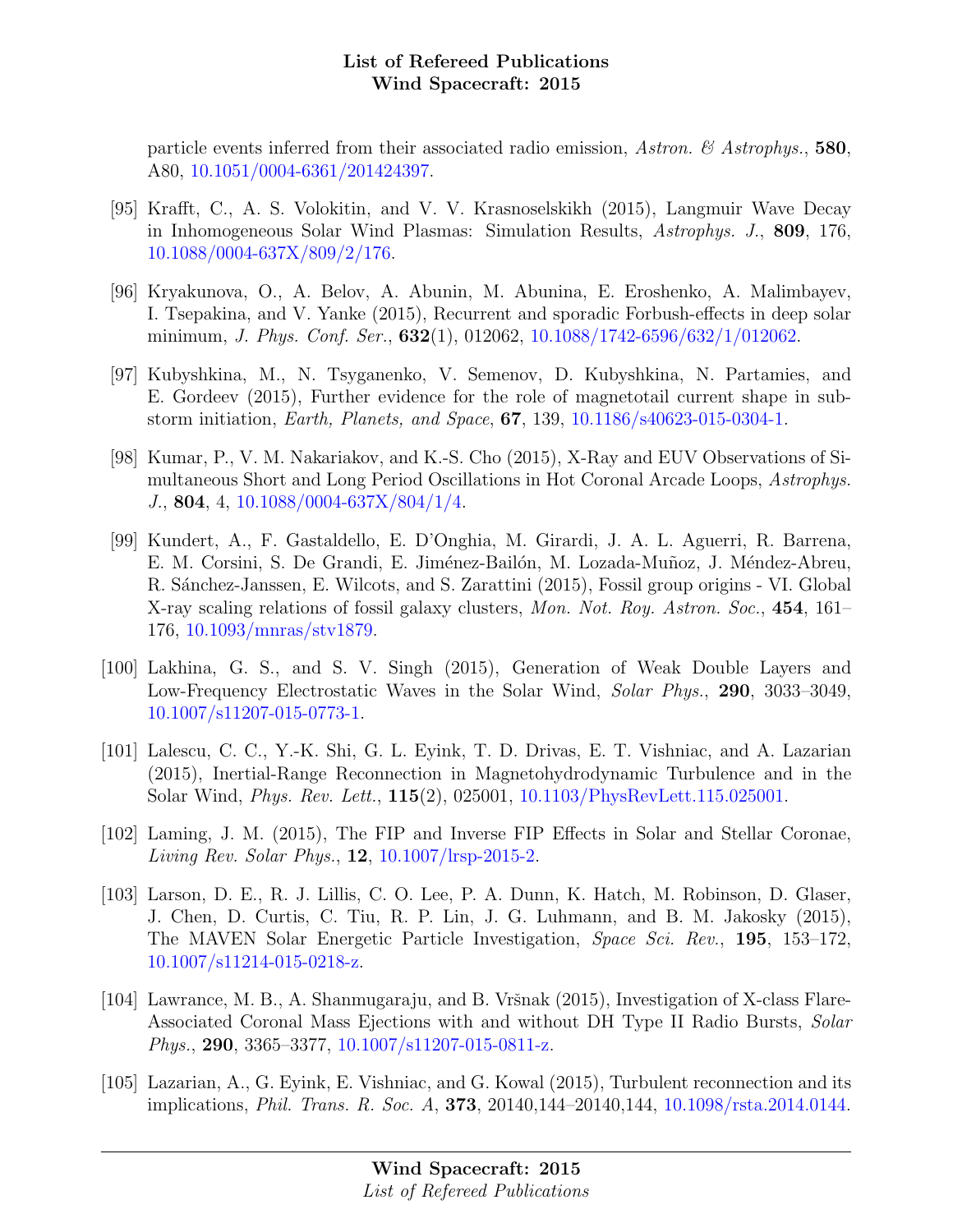- [106] Lepping, R. P., C.-C. Wu, and D. B. Berdichevsky (2015), Yearly Comparison of Magnetic Cloud Parameters, Sunspot Number, and Interplanetary Quantities for the First 18 Years of the Wind Mission, Solar Phys., 290, 553–578, [10.1007/s11207-014-0622-7.](http://dx.doi.org/10.1007/s11207-014-0622-7)
- [107] Lepping, R. P., C.-C. Wu, D. B. Berdichevsky, and A. Szabo (2015), Wind Magnetic Clouds for 2010 - 2012: Model Parameter Fittings, Associated Shock Waves, and Comparisons to Earlier Periods, Solar Phys., 290, 2265–2290, [10.1007/s11207-015-0755-3.](http://dx.doi.org/10.1007/s11207-015-0755-3)
- [108] Li, W., R. M. Thorne, J. Bortnik, D. N. Baker, G. D. Reeves, S. G. Kanekal, H. E. Spence, and J. C. Green (2015), Solar wind conditions leading to efficient radiation belt electron acceleration: A superposed epoch analysis, *Geophys. Res. Lett.*, **42**, 6906–6915, [10.1002/2015GL065342.](http://dx.doi.org/10.1002/2015GL065342)
- [109] Liu, Y. D., H. Hu, R. Wang, Z. Yang, B. Zhu, Y. A. Liu, J. G. Luhmann, and J. D. Richardson (2015), Plasma and Magnetic Field Characteristics of Solar Coronal Mass Ejections in Relation to Geomagnetic Storm Intensity and Variability, Astrophys. J. Lett., 809, L34, [10.1088/2041-8205/809/2/L34.](http://dx.doi.org/10.1088/2041-8205/809/2/L34)
- [110] López, R. A., V. Muñoz, A. F. Viñas, and J. A. Valdivia (2015), Propagation of localized structures in relativistic magnetized electron-positron plasmas using particle-in-cell simulations, Phys. Plasmas, 22(9), 092115, [10.1063/1.4930266.](http://dx.doi.org/10.1063/1.4930266)
- [111] Lopez, R. E., W. D. Gonzalez, V. Vasyliūnas, I. G. Richardson, C. Cid, E. Echer, G. D. Reeves, and P. C. Brandt (2015), Decrease in SYM-H during a storm main phase without evidence of a ring current injection, J. Atmos. Solar-Terr. Phys., 134, 118–129, [10.1016/j.jastp.2015.09.016.](http://dx.doi.org/10.1016/j.jastp.2015.09.016)
- [112] Lotz, S., B. Heilig, and P. Sutcliffe (2015), A solar-wind-driven empirical model of Pc3 wave activity at a mid-latitude location, Ann. Geophys., 33, 225–234, [10.5194/angeo-33-](http://dx.doi.org/10.5194/angeo-33-225-2015) [225-2015.](http://dx.doi.org/10.5194/angeo-33-225-2015)
- [113] Lotz, S. I., and P. J. Cilliers (2015), A solar wind-based model of geomagnetic field fluctu-ations at a mid-latitude station, Adv. Space Res., 55, 220–230, [10.1016/j.asr.2014.09.014.](http://dx.doi.org/10.1016/j.asr.2014.09.014)
- [114] Lugaz, N. (2015), Eruptive Prominences and Their Impact on the Earth and Our Life, in Solar Prominences, Astrophysics and Space Science Library, vol. 415, edited by J.-C. Vial and O. Engvold, p. 433, [10.1007/978-3-319-10416-4](http://dx.doi.org/10.1007/978-3-319-10416-4_17) 17.
- [115] Lugaz, N., and C. Farrugia (2015), Shocks Progating Inside CMEs: Properties and Impact on Earth's Magnetosheath and Magnetosphere, in AAS/AGU Triennial Earth-Sun Summit, AAS/AGU Triennial Earth-Sun Summit, vol. 1, p. 200.03.
- [116] Lugaz, N., C. J. Farrugia, C. W. Smith, and K. Paulson (2015), Shocks inside CMEs: A survey of properties from 1997 to 2006, J. Geophys. Res., 120, 2409–2427, [10.1002/2014JA020848.](http://dx.doi.org/10.1002/2014JA020848)
- [117] Lugaz, N., C. J. Farrugia, C.-L. Huang, and H. E. Spence (2015), Extreme geomagnetic disturbances due to shocks within CMEs, *Geophys. Res. Lett.*, **42**, 4694–4701, [10.1002/2015GL064530.](http://dx.doi.org/10.1002/2015GL064530)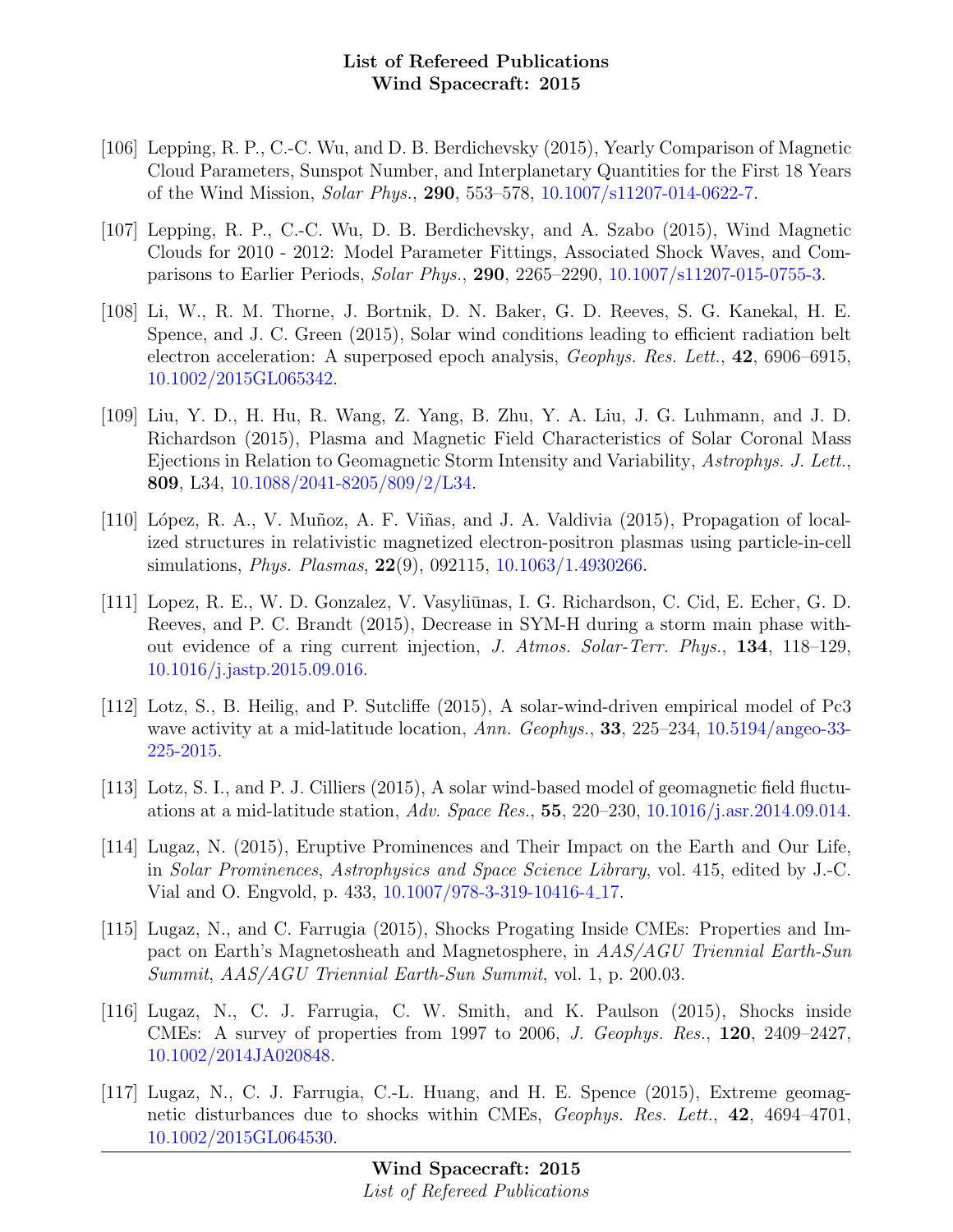- [118] Ma, Q., W. Li, R. M. Thorne, B. Ni, C. A. Kletzing, W. S. Kurth, G. B. Hospodarsky, G. D. Reeves, M. G. Henderson, H. E. Spence, D. N. Baker, J. B. Blake, J. F. Fennell, S. G. Claudepierre, and V. Angelopoulos (2015), Modeling inward diffusion and slow decay of energetic electrons in the Earth's outer radiation belt, *Geophys. Res. Lett.*, 42. 987–995, [10.1002/2014GL062977.](http://dx.doi.org/10.1002/2014GL062977)
- [119] Mäkelä, P., N. Gopalswamy, S. Akiyama, H. Xie, and S. Yashiro (2015), Estimating the Height of CMEs Associated with a Major SEP Event at the Onset of the Metric Type II Radio Burst during Solar Cycles 23 and 24, Astrophys. J., 806, 13, [10.1088/0004-](http://dx.doi.org/10.1088/0004-637X/806/1/13) [637X/806/1/13.](http://dx.doi.org/10.1088/0004-637X/806/1/13)
- [120] Malandraki, O. E. (2015), Space Weather Research in Greece: The Solar Energetic Particle Perspective, Sun and Geosphere, 10, 21–30.
- [121] Malaspina, D. M., S. G. Claudepierre, K. Takahashi, A. N. Jaynes, S. R. Elkington, R. E. Ergun, J. R. Wygant, G. D. Reeves, and C. A. Kletzing (2015), Kinetic Alfvén waves and particle response associated with a shock-induced, global ULF perturbation of the terrestrial magnetosphere, Geophys. Res. Lett., 42, 9203–9212, [10.1002/2015GL065935.](http://dx.doi.org/10.1002/2015GL065935)
- [122] Malaspina, D. M., L. E. O'Brien, F. Thayer, Z. Sternovsky, and A. Collette (2015), Revisiting STEREO interplanetary and interstellar dust flux and mass estimates, J. Geophys. Res., 120, 6085–6100, [10.1002/2015JA021352.](http://dx.doi.org/10.1002/2015JA021352)
- [123] Maneva, Y. G., A. F. Viñas, P. S. Moya, R. T. Wicks, and S. Poedts (2015), Dissipation of Parallel and Oblique Alfvén-Cyclotron Waves–Implications for Heating of Alpha Particles in the Solar Wind, Astrophys. J., 814, 33, [10.1088/0004-637X/814/1/33.](http://dx.doi.org/10.1088/0004-637X/814/1/33)
- [124] Mannucci, A. J., O. P. Verkhoglyadova, B. T. Tsurutani, X. Meng, X. Pi, C. Wang, G. Rosen, E. Lynch, S. Sharma, A. Ridley, W. Manchester, B. Van Der Holst, E. Echer, and R. Hajra (2015), Medium-Range Thermosphere-Ionosphere Storm Forecasts, Space Weather, 13, 125–129, [10.1002/2014SW001125.](http://dx.doi.org/10.1002/2014SW001125)
- [125] Manoharan, P., T. Kim, N. V. Pogorelov, C. N. Arge, and P. K. Manoharan (2015), Modeling solar wind with boundary conditions from interplanetary scintillations, J. Phys. Conf. Ser.,  $642(1)$ ,  $012016$ ,  $10.1088/1742-6596/642/1/012016$ .
- [126] Markovskii, S. A., B. J. Vasquez, and C. W. Smith (2015), Statistical Analysis of the Magnetic Helicity Signature of the Solar Wind Turbulence at 1 AU, Astrophys. J., 806, 78, [10.1088/0004-637X/806/1/78.](http://dx.doi.org/10.1088/0004-637X/806/1/78)
- [127] Martinez-Calderon, C., K. Shiokawa, Y. Miyoshi, M. Ozaki, I. Schofield, and M. Connors (2015), Polarization analysis of VLF/ELF waves observed at subauroral latitudes during the VLF-CHAIN campaign, Earth, Planets, and Space, 67, 21, [10.1186/s40623-014-0178-](http://dx.doi.org/10.1186/s40623-014-0178-7) [7.](http://dx.doi.org/10.1186/s40623-014-0178-7)
- [128] Martínez-Oliveros, J. C., C. Raftery, H. Bain, Y. Liu, M. Pulupa, P. Saint-Hilaire, P. Higgins, V. Krupar, S. Krucker, and S. D. Bale (2015), STEREO- Wind Radio Positioning of an Unusually Slow Drifting Event, Solar Phys., 290, 891–901, [10.1007/s11207-014-0638-z.](http://dx.doi.org/10.1007/s11207-014-0638-z)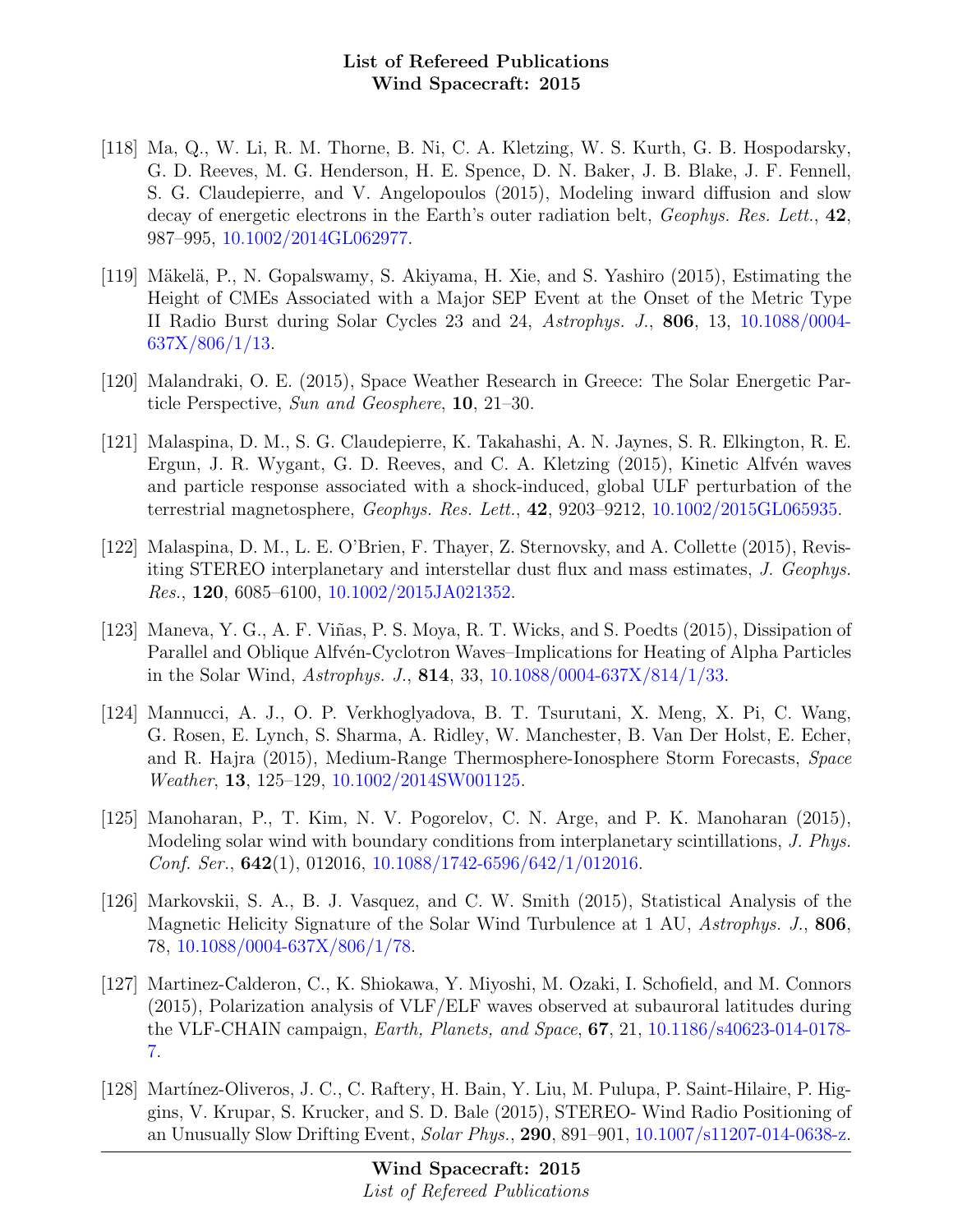- [129] Mays, M. L., A. Taktakishvili, A. Pulkkinen, P. J. MacNeice, L. Rastätter, D. Odstrcil, L. K. Jian, I. G. Richardson, J. A. LaSota, Y. Zheng, and M. M. Kuznetsova (2015), Ensemble Modeling of CMEs Using the WSA-ENLIL+Cone Model, Solar Phys., 290, 1775–1814, [10.1007/s11207-015-0692-1.](http://dx.doi.org/10.1007/s11207-015-0692-1)
- [130] Mays, M. L., B. J. Thompson, L. K. Jian, R. C. Colaninno, D. Odstrcil, C. Möstl, M. Temmer, N. P. Savani, G. Collinson, A. Taktakishvili, P. J. MacNeice, and Y. Zheng (2015), Propagation of the 7 January 2014 CME and Resulting Geomagnetic Non-event, Astrophys. J., 812, 145, [10.1088/0004-637X/812/2/145.](http://dx.doi.org/10.1088/0004-637X/812/2/145)
- [131] McIntosh, S. W., R. J. Leamon, L. D. Krista, A. M. Title, H. S. Hudson, P. Riley, J. W. Harder, G. Kopp, M. Snow, T. N. Woods, J. C. Kasper, M. L. Stevens, and R. K. Ulrich (2015), The solar magnetic activity band interaction and instabilities that shape quasi-periodic variability, Nature Comm., 6, 6491, [10.1038/ncomms7491.](http://dx.doi.org/10.1038/ncomms7491)
- [132] Meng, X., B. van der Holst, G. Tóth, and T. I. Gombosi (2015), Alfvén wave solar model (AWSoM): proton temperature anisotropy and solar wind acceleration, Mon. Not. Roy. Astron. Soc., 454, 3697–3709, [10.1093/mnras/stv2249.](http://dx.doi.org/10.1093/mnras/stv2249)
- [133] Michael, A. T., M. Opher, E. Provornikova, J. D. Richardson, and G. Tóth (2015), Magnetic Flux Conservation in the Heliosheath Including Solar Cycle Variations of Magnetic Field Intensity, Astrophys. J. Lett., 803, L6, [10.1088/2041-8205/803/1/L6.](http://dx.doi.org/10.1088/2041-8205/803/1/L6)
- [134] Min, K., K. Liu, J. W. Bonnell, A. W. Breneman, R. E. Denton, H. O. Funsten, J.- M. Jahn, C. A. Kletzing, W. S. Kurth, B. A. Larsen, G. D. Reeves, H. E. Spence, and J. R. Wygant (2015), Study of EMIC wave excitation using direct ion measurements, J. Geophys. Res., 120, 2702–2719, [10.1002/2014JA020717.](http://dx.doi.org/10.1002/2014JA020717)
- [135] Mishra, W., and N. Srivastava (2015), Heliospheric tracking of enhanced density structures of the 6 October 2010 CME, J. Space Weather Space Clim., 5(27), A20, [10.1051/swsc/2015021.](http://dx.doi.org/10.1051/swsc/2015021)
- [136] Mishra, W., N. Srivastava, and D. Chakrabarty (2015), Evolution and Consequences of Interacting CMEs of 9 - 10 November 2012 Using STEREO/SECCHI and In Situ Observations, Solar Phys., 290, 527–552, [10.1007/s11207-014-0625-4.](http://dx.doi.org/10.1007/s11207-014-0625-4)
- [137] Mishra, W., N. Srivastava, and T. Singh (2015), Kinematics of interacting CMEs of 25 and 28 September 2012, J. Geophys. Res., 120, 10, [10.1002/2015JA021415.](http://dx.doi.org/10.1002/2015JA021415)
- [138] Mistry, R., J. P. Eastwood, and H. Hietala (2015), Detection of small-scale folds at a solar wind reconnection exhaust, J. Geophys. Res., 120, 30–42, [10.1002/2014JA020465.](http://dx.doi.org/10.1002/2014JA020465)
- [139] Mistry, R., J. P. Eastwood, T. D. Phan, and H. Hietala (2015), Development of bifurcated current sheets in solar wind reconnection exhausts, Geophys. Res. Lett., 42, 10, [10.1002/2015GL066820.](http://dx.doi.org/10.1002/2015GL066820)
- [140] Mittal, N., and U. Narain (2015), On the arrival times of halo Coronal Mass Ejections in the vicinity of the Earth, NRIAG J. Astron. Geophys., 4, 100–105, [10.1016/j.nrjag.2015.05.001.](http://dx.doi.org/10.1016/j.nrjag.2015.05.001)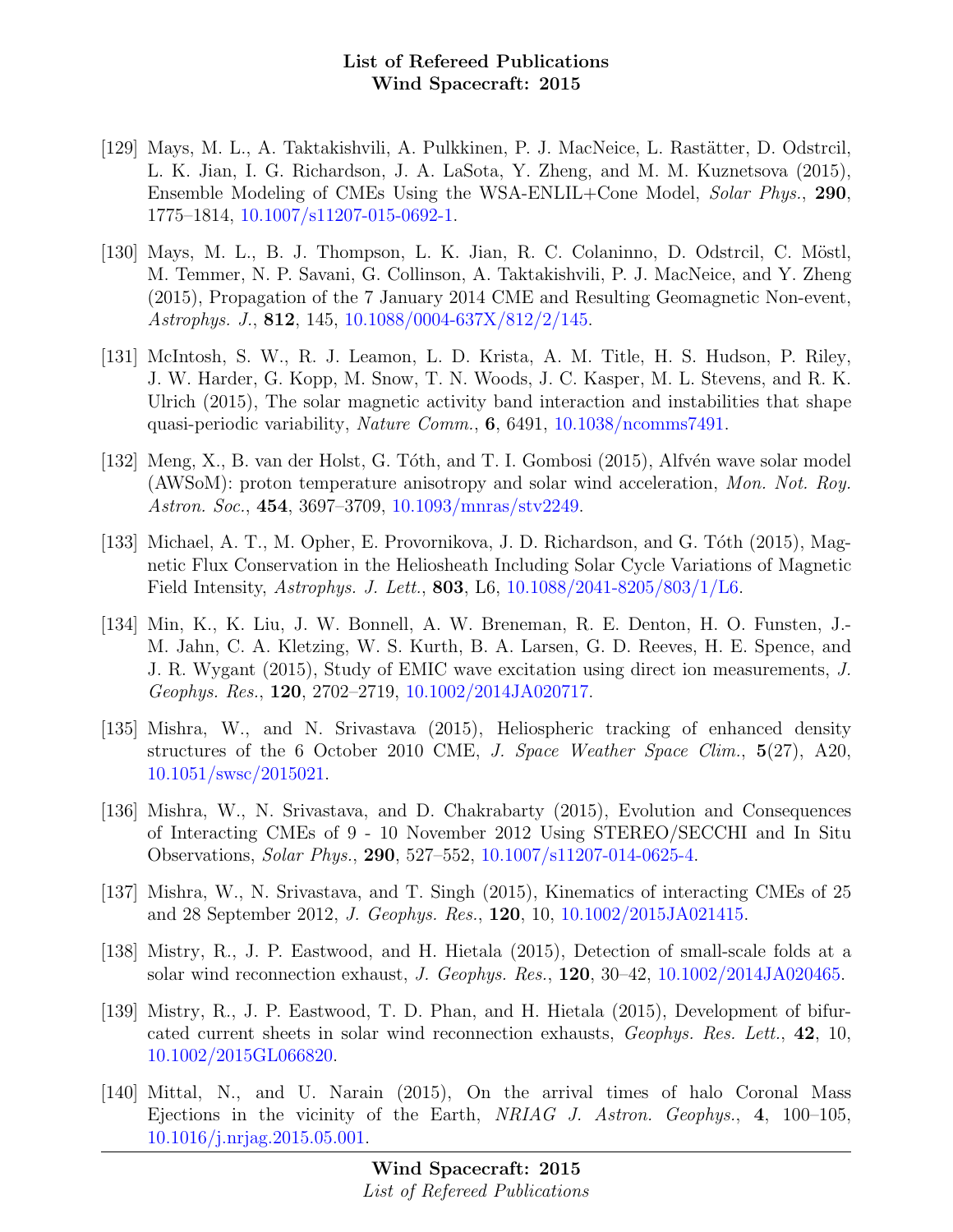- [141] Moiseev, A. V., D. G. Baishev, E. S. Barkova, A. Du, and K. Yumoto (2015), Specific features of the generation of long-periodic geomagnetic pulsations in the event on June 25, 2008, Cosmic Res., 53, 111–118, [10.1134/S0010952515020057.](http://dx.doi.org/10.1134/S0010952515020057)
- [142] Moiseyev, A. V., V. I. Popov, V. A. Mullayarov, S. N. Samsonov, A. Du, and A. Yoshikawa (2015), Generation of different long-period geomagnetic pulsations during a sudden impulse, Cosmic Res., 53, 257–266, [10.1134/S001095251504005X.](http://dx.doi.org/10.1134/S001095251504005X)
- [143] Möstl, C., T. Rollett, R. A. Frahm, Y. D. Liu, D. M. Long, R. C. Colaninno, M. A. Reiss, M. Temmer, C. J. Farrugia, A. Posner, M. Dumbović, M. Janvier, P. Démoulin, P. Boakes, A. Devos, E. Kraaikamp, M. L. Mays, and B. Vršnak (2015), Strong coronal channelling and interplanetary evolution of a solar storm up to Earth and Mars, Nature Comm., 6, 7135, [10.1038/ncomms8135.](http://dx.doi.org/10.1038/ncomms8135)
- [144] Motoba, T., K. Takahashi, A. Ukhorskiy, M. Gkioulidou, D. G. Mitchell, L. J. Lanzerotti, G. I. Korotova, E. F. Donovan, J. R. Wygant, C. A. Kletzing, W. S. Kurth, and J. B. Blake (2015), Link between premidnight second harmonic poloidal waves and auroral undulations: Conjugate observations with a Van Allen Probe spacecraft and a THEMIS all-sky imager, J. Geophys. Res., 120, 1814–1831, [10.1002/2014JA020863.](http://dx.doi.org/10.1002/2014JA020863)
- [145] Moya, P. S., V. A. Pinto, A. F. Viñas, D. G. Sibeck, W. S. Kurth, G. B. Hospodarsky, and J. R. Wygant (2015), Weak kinetic Alfvén waves turbulence during the 14 November 2012 geomagnetic storm: Van Allen Probes observations, J. Geophys. Res., 120, 5504–5523, [10.1002/2014JA020281.](http://dx.doi.org/10.1002/2014JA020281)
- [146] Mursula, K., R. Lukianova, and L. Holappa (2015), Occurrence of High-speed Solar Wind Streams over the Grand Modern Maximum, Astrophys. J., 801, 30, [10.1088/0004-](http://dx.doi.org/10.1088/0004-637X/801/1/30) [637X/801/1/30.](http://dx.doi.org/10.1088/0004-637X/801/1/30)
- [147] Myllys, M., E. Kilpua, and T. Pulkkinen (2015), Solar-wind control of plasma sheet dynamics, Ann. Geophys., 33, 845–855, [10.5194/angeo-33-845-2015.](http://dx.doi.org/10.5194/angeo-33-845-2015)
- [148] Naor, Y., and U. Keshet (2015), Magnetohydrodynamics Using Path or Stream Functions, Astrophys. J., 810, 152, [10.1088/0004-637X/810/2/152.](http://dx.doi.org/10.1088/0004-637X/810/2/152)
- [149] Ni, B., Z. Zou, X. Gu, C. Zhou, R. M. Thorne, J. Bortnik, R. Shi, Z. Zhao, D. N. Baker, S. G. Kanekal, H. E. Spence, G. D. Reeves, and X. Li (2015), Variability of the pitch angle distribution of radiation belt ultrarelativistic electrons during and following intense geomagnetic storms: Van Allen Probes observations, J. Geophys. Res., 120, 4863–4876, [10.1002/2015JA021065.](http://dx.doi.org/10.1002/2015JA021065)
- [150] Niembro, T., J. Cantó, A. Lara, and R. F. González (2015), An Analytical Model of Interplanetary Coronal Mass Ejection Interactions, Astrophys. J., 811, 69, [10.1088/0004-](http://dx.doi.org/10.1088/0004-637X/811/1/69) [637X/811/1/69.](http://dx.doi.org/10.1088/0004-637X/811/1/69)
- [151] Nieves-Chinchilla, T., A. Vourlidas, A. Szabo, N. Savani, M. L. Mays, M. A. Hidalgo, and Y. Wenyuan (2015), Earth-directed ICME magnetic field configurations, in  $AAS/AGU$ Triennial Earth-Sun Summit, AAS/AGU Triennial Earth-Sun Summit, vol. 1, p. 210.04.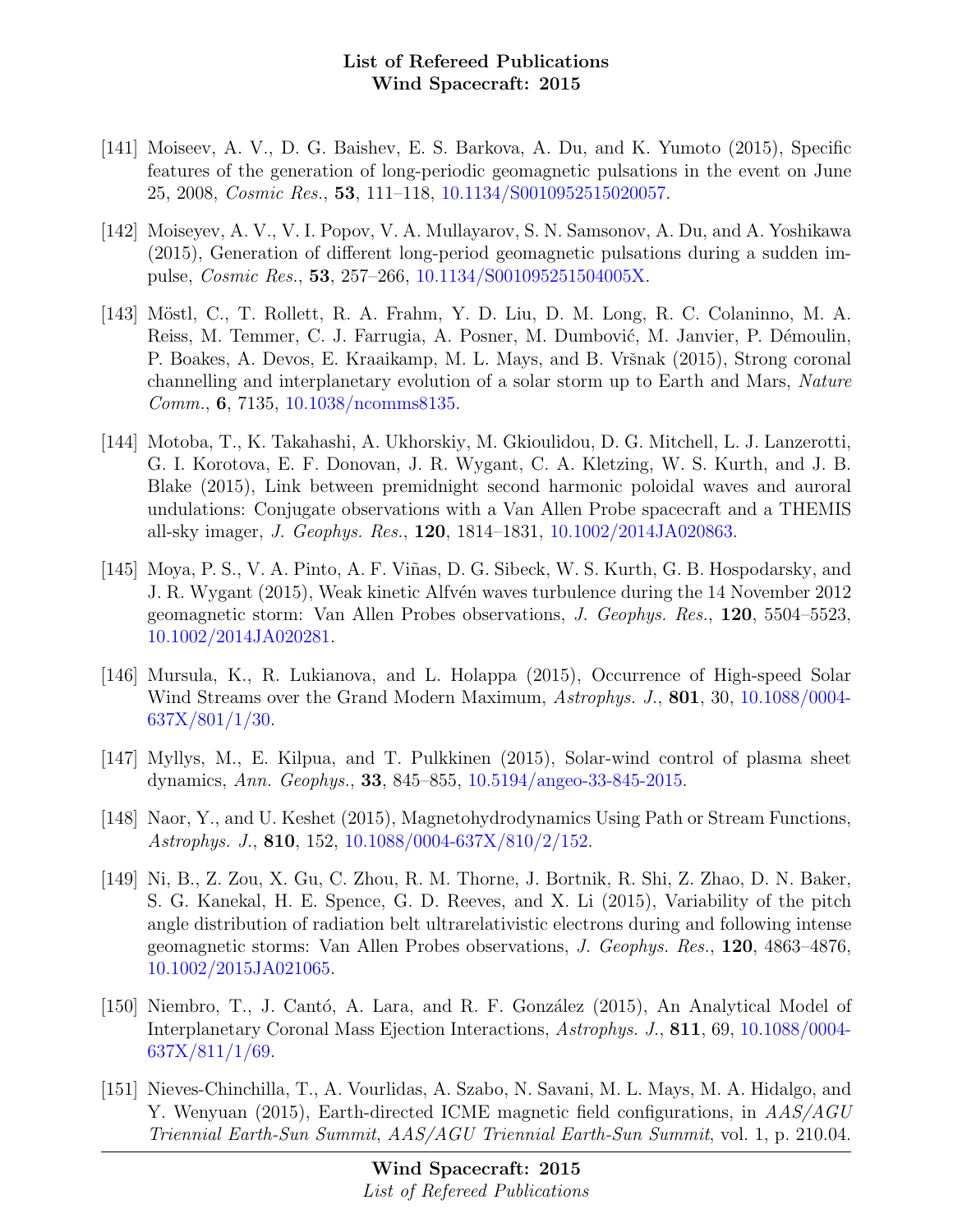- [152] Nikolaeva, N., Y. Yermolaev, and I. Lodkina (2015), Predicted dependence of the cross polar cap potential saturation on the type of solar wind stream, Adv. Space Res., 56, 1366–1373, [10.1016/j.asr.2015.06.029.](http://dx.doi.org/10.1016/j.asr.2015.06.029)
- [153] Nishino, M. N., Y. Saito, H. Tsunakawa, F. Takahashi, M. Fujimoto, Y. Harada, S. Yokota, M. Matsushima, H. Shibuya, and H. Shimizu (2015), Electrons on closed field lines of lunar crustal fields in the solar wind wake, Icarus, 250, 238–248, [10.1016/j.icarus.2014.12.007.](http://dx.doi.org/10.1016/j.icarus.2014.12.007)
- [154] Nita, G. M., G. D. Fleishman, A. A. Kuznetsov, E. P. Kontar, and D. E. Gary (2015), Three-dimensional Radio and X-Ray Modeling and Data Analysis Software: Revealing Flare Complexity, Astrophys. J., 799(2), 236, [10.1088/0004-637X/799/2/236.](http://dx.doi.org/10.1088/0004-637X/799/2/236)
- [155] Nitta, N. V., G. M. Mason, L. Wang, C. M. S. Cohen, and M. E. Wiedenbeck (2015), Solar Sources of <sup>3</sup>He-rich Solar Energetic Particle Events in Solar Cycle 24, Astrophys. J., 806, 235, [10.1088/0004-637X/806/2/235.](http://dx.doi.org/10.1088/0004-637X/806/2/235)
- [156] Nosé, M., S. Oimatsu, K. Keika, C. A. Kletzing, W. S. Kurth, S. D. Pascuale, C. W. Smith, R. J. MacDowall, S. Nakano, G. D. Reeves, H. E. Spence, and B. A. Larsen (2015), Formation of the oxygen torus in the inner magnetosphere: Van Allen Probes observations, J. Geophys. Res., 120, 1182–1196, [10.1002/2014JA020593.](http://dx.doi.org/10.1002/2014JA020593)
- [157] Opher, M., J. F. Drake, B. Zieger, and T. I. Gombosi (2015), Magnetized Jets Driven By the Sun: the Structure of the Heliosphere Revisited, Astrophys. J. Lett., 800, L28, [10.1088/2041-8205/800/2/L28.](http://dx.doi.org/10.1088/2041-8205/800/2/L28)
- [158] Pacini, A. A., and I. G. Usoskin (2015), An Unusual Pattern of Cosmic-Ray Modulation During Solar Cycles 23 and 24, Solar Phys., 290, 943–950, [10.1007/s11207-014-0645-0.](http://dx.doi.org/10.1007/s11207-014-0645-0)
- [159] Pan, Q. (2015), Charged Particle Energization and Transport in the Magnetotail during Substorms, Ph.D. thesis, University of California, Los Angeles.
- [160] Panda, S. K., S. S. Gedam, G. Rajaram, S. Sripathi, and A. Bhaskar (2015), Impact of the 15 January 2010 annular solar eclipse on the equatorial and low latitude ionosphere over the Indian region, J. Atmos. Solar-Terr. Phys., 135, 181–191, [10.1016/j.jastp.2015.11.004.](http://dx.doi.org/10.1016/j.jastp.2015.11.004)
- [161] Paral, J., M. K. Hudson, B. T. Kress, M. J. Wiltberger, J. R. Wygant, and H. J. Singer (2015), Magnetohydrodynamic modeling of three Van Allen Probes storms in 2012 and 2013, Ann. Geophys., 33, 1037–1050, [10.5194/angeo-33-1037-2015.](http://dx.doi.org/10.5194/angeo-33-1037-2015)
- [162] Park, J., D. E. Innes, R. Bucik, Y.-J. Moon, and S. W. Kahler (2015), Study of Solar Energetic Particle Associations with Coronal Extreme-ultraviolet Waves, Astrophys. J., 808, 3, [10.1088/0004-637X/808/1/3.](http://dx.doi.org/10.1088/0004-637X/808/1/3)
- [163] Park, W., J. Lee, Y. Yi, N. Ssessanga, and S. Oh (2015), Storm Sudden Commencements Without Interplanetary Shocks, J. Astron. Space Sci., 32, 181–187, [10.5140/JASS.2015.32.3.181.](http://dx.doi.org/10.5140/JASS.2015.32.3.181)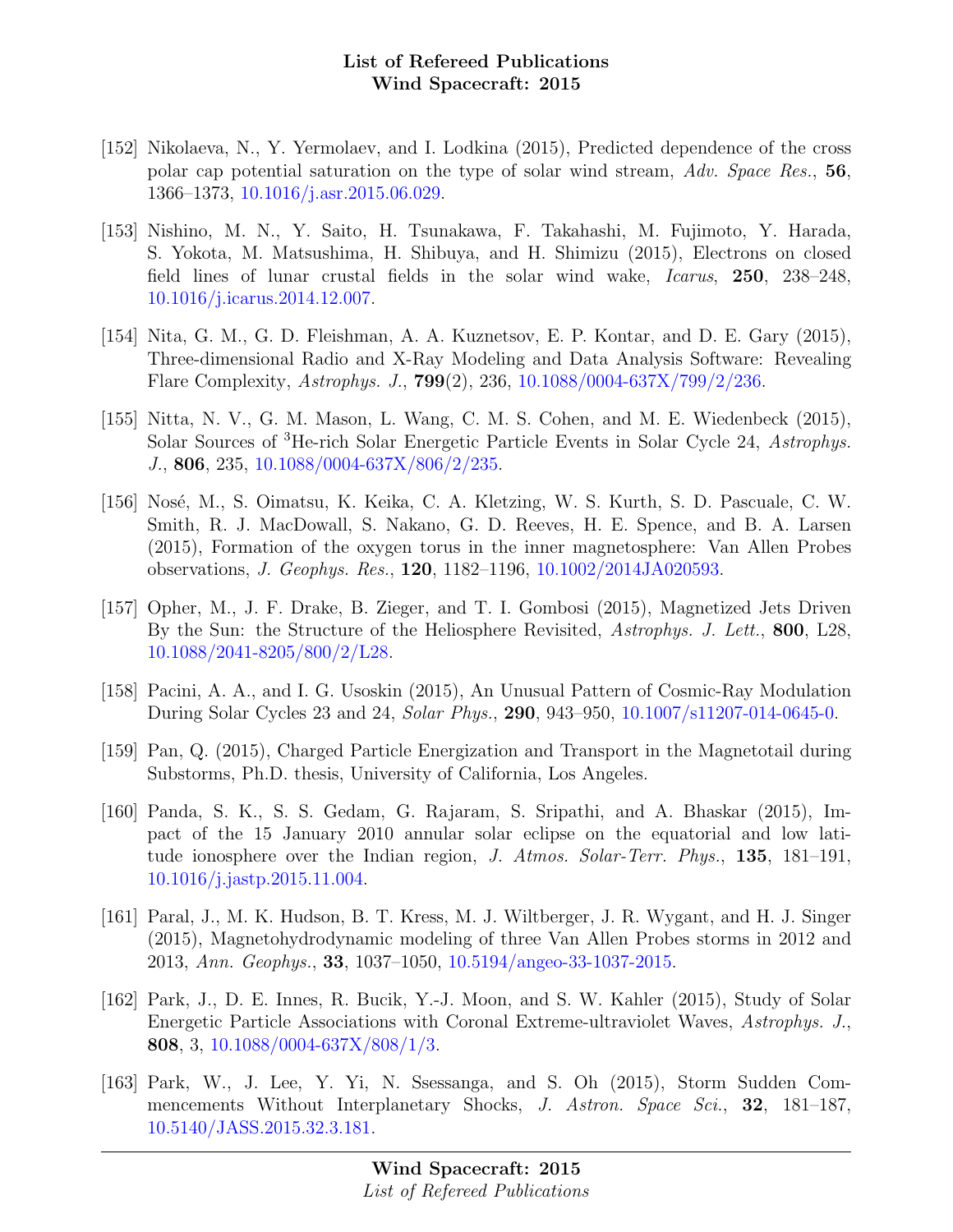- [164] Parkhomov, V. A., N. L. Borodkova, V. G. Eselevich, and M. V. Eselevich (2015), Abrupt changes of density in sporadic solar wind and their effect on Earth magnetosphere, Cosmic Res., 53, 411–422, [10.1134/S0010952515050093.](http://dx.doi.org/10.1134/S0010952515050093)
- [165] Petrie, G. J. D. (2015), On the Enhanced Coronal Mass Ejection Detection Rate since the Solar Cycle 23 Polar Field Reversal, Astrophys. J., 812, 74, [10.1088/0004-637X/812/1/74.](http://dx.doi.org/10.1088/0004-637X/812/1/74)
- [166] Petrie, G. J. D. (2015), Solar Magnetism in the Polar Regions, Living Reviews in Solar Physics, 12, [10.1007/lrsp-2015-5.](http://dx.doi.org/10.1007/lrsp-2015-5)
- [167] Podesta, J. J. (2015), On the resolution of the phase space density required to obtain a specified accuracy of the solar wind bulk velocity, J. Geophys. Res., 120, 3350–3365, [10.1002/2015JA021010.](http://dx.doi.org/10.1002/2015JA021010)
- [168] Pohjolainen, S., M. Karlický, L. van Driel-Gesztelyi, and C. H. Mandrini (2015), New Eyes Looking at Solar Activity: Challenges for Theory and Simulations - Placing It into Context, Solar Phys., 290, 1–5, [10.1007/s11207-014-0631-6.](http://dx.doi.org/10.1007/s11207-014-0631-6)
- [169] Pokhotelov, D., I. J. Rae, K. R. Murphy, and I. R. Mann (2015), The influence of solar wind variability on magnetospheric ULF wave power, Ann. Geophys., 33, 697–701, [10.5194/angeo-33-697-2015.](http://dx.doi.org/10.5194/angeo-33-697-2015)
- [170] Posch, J. L., M. J. Engebretson, C. N. Olson, S. A. Thaller, A. W. Breneman, J. R. Wygant, S. A. Boardsen, C. A. Kletzing, C. W. Smith, and G. D. Reeves (2015), Lowharmonic magnetosonic waves observed by the Van Allen Probes, J. Geophys. Res., 120, 6230–6257, [10.1002/2015JA021179.](http://dx.doi.org/10.1002/2015JA021179)
- [171] Prikryl, P., R. Ghoddousi-Fard, L. Spogli, C. N. Mitchell, G. Li, B. Ning, P. J. Cilliers, V. Sreeja, M. Aquino, M. Terkildsen, P. T. Jayachandran, Y. Jiao, Y. T. Morton, J. M. Ruohoniemi, E. G. Thomas, Y. Zhang, A. T. Weatherwax, L. Alfonsi, G. De Franceschi, and V. Romano (2015), GPS phase scintillation at high latitudes during geomagnetic storms of 7-17 March 2012 - Part 2: Interhemispheric comparison, Ann. Geophys., 33, 657–670, [10.5194/angeo-33-657-2015.](http://dx.doi.org/10.5194/angeo-33-657-2015)
- [172] Purohit, P. K., A. A. Mansoori, P. A. Khan, R. Atulkar, P. Bhawre, S. C. Tripathi, P. Khatarkar, S. Bhardwaj, A. M. Aslam, M. A. Waheed, and A. K. Gwal (2015), Evaluation of geomagnetic storm effects on the GPS derived Total Electron Content (TEC), J. Phys. Conf. Ser., 640(1), 012072, [10.1088/1742-6596/640/1/012072.](http://dx.doi.org/10.1088/1742-6596/640/1/012072)
- [173] Reames, D. V. (2015), What Are the Sources of Solar Energetic Particles? Element Abundances and Source Plasma Temperatures, Space Sci. Rev., 194, 303–327, [10.1007/s11214-](http://dx.doi.org/10.1007/s11214-015-0210-7) [015-0210-7.](http://dx.doi.org/10.1007/s11214-015-0210-7)
- [174] Reames, D. V., E. W. Cliver, and S. W. Kahler (2015), Temperature of the Source Plasma for Impulsive Solar Energetic Particles, Solar Phys., 290, 1761–1774, [10.1007/s11207-015-](http://dx.doi.org/10.1007/s11207-015-0711-2) [0711-2.](http://dx.doi.org/10.1007/s11207-015-0711-2)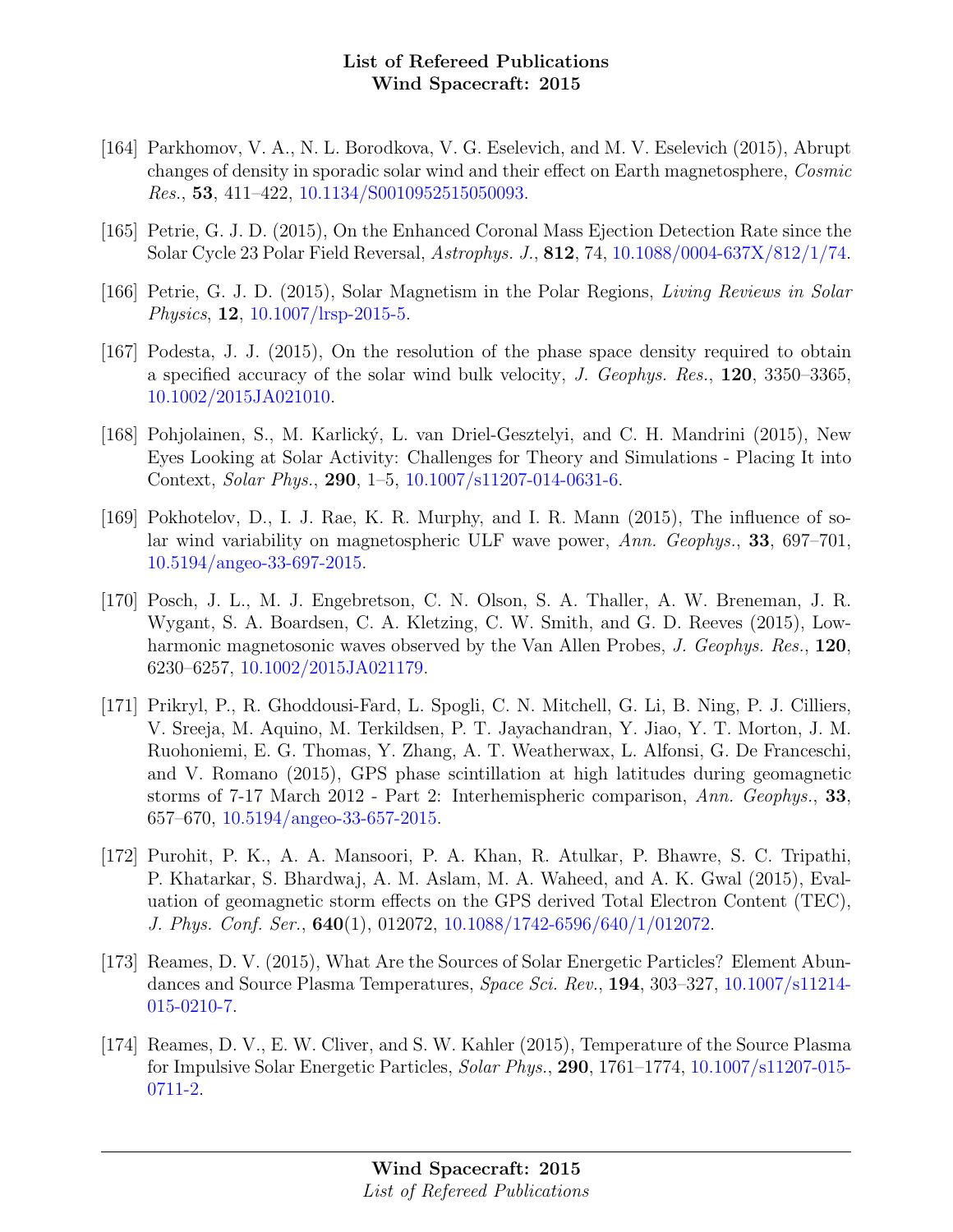- [175] Reid, H. A. S., and E. P. Kontar (2015), Stopping frequency of type III solar radio bursts in expanding magnetic flux tubes, Astron. & Astrophys.,  $577$ , A124, [10.1051/0004-](http://dx.doi.org/10.1051/0004-6361/201425309) [6361/201425309.](http://dx.doi.org/10.1051/0004-6361/201425309)
- [176] Reiner, M. J., and R. J. MacDowall (2015), Electron Exciter Speeds Associated with Interplanetary Type III Solar Radio Bursts, Solar Phys., 290, 2975–3004, [10.1007/s11207-](http://dx.doi.org/10.1007/s11207-015-0779-8) [015-0779-8.](http://dx.doi.org/10.1007/s11207-015-0779-8)
- [177] Ritter, B., A. J. H. Meskers, O. Miles, M. Rußwurm, S. Scully, A. Roldán, O. Hartkorn, P. Jüstel, V. Réville, S. Lupu, and A. Ruffenach (2015), A Space weather information service based upon remote and in-situ measurements of coronal mass ejections heading for Earth. A concept mission consisting of six spacecraft in a heliocentric orbit at 0.72 AU, J. Space Weather Space Clim., 5(27), A3, [10.1051/swsc/2015006.](http://dx.doi.org/10.1051/swsc/2015006)
- [178] Ruffenach, A., B. Lavraud, C. J. Farrugia, P. Démoulin, S. Dasso, M. J. Owens, J.-A. Sauvaud, A. P. Rouillard, A. Lynnyk, C. Foullon, N. P. Savani, J. G. Luhmann, and A. B. Galvin (2015), Statistical study of magnetic cloud erosion by magnetic reconnection, J. Geophys. Res., 120, 43–60, [10.1002/2014JA020628.](http://dx.doi.org/10.1002/2014JA020628)
- [179] Sachdeva, N., P. Subramanian, R. Colaninno, and A. Vourlidas (2015), CME Propagation: Where does Aerodynamic Drag 'Take Over'?, Astrophys. J., 809, 158, [10.1088/0004-](http://dx.doi.org/10.1088/0004-637X/809/2/158) [637X/809/2/158.](http://dx.doi.org/10.1088/0004-637X/809/2/158)
- [180] Safargaleev, V. V., T. I. Sergienko, A. V. Safargaleev, and A. L. Kotikov (2015), Magnetic and optical measurements and signatures of reconnection in the cusp and vicinity, Phys. Uspekhi, 58, 612-620, [10.3367/UFNe.0185.201506j.0655.](http://dx.doi.org/10.3367/UFNe.0185.201506j.0655)
- [181] Safránková, J., Z. Němeček, F. Němec, L. Přech, A. Pitňa, C. H. K. Chen, and G. N. Zastenker (2015), Solar Wind Density Spectra around the Ion Spectral Break, Astrophys. J., 803, 107, [10.1088/0004-637X/803/2/107.](http://dx.doi.org/10.1088/0004-637X/803/2/107)
- [182] Sakaguchi, K., T. Nagatsuma, G. D. Reeves, and H. E. Spence (2015), Prediction of MeV electron fluxes throughout the outer radiation belt using multivariate autoregressive models, Space Weather, 13, 853–867, [10.1002/2015SW001254.](http://dx.doi.org/10.1002/2015SW001254)
- [183] Salas-Matamoros, C., and K.-L. Klein (2015), On the Statistical Relationship Between CME Speed and Soft X-Ray Flux and Fluence of the Associated Flare, Solar Phys., 290, 1337–1353, [10.1007/s11207-015-0677-0.](http://dx.doi.org/10.1007/s11207-015-0677-0)
- [184] Sandholt, P. E., C. J. Farrugia, and W. F. Denig (2015), Transitions between states of magnetotail-ionosphere coupling and the role of solar wind dynamic pressure: the 25 July 2004 interplanetary CME case, Ann. Geophys., 33, 427–436, [10.5194/angeo-33-427-2015.](http://dx.doi.org/10.5194/angeo-33-427-2015)
- [185] Savani, N. P., A. Vourlidas, A. Szabo, M. L. Mays, I. G. Richardson, B. J. Thompson, A. Pulkkinen, R. Evans, and T. Nieves-Chinchilla (2015), Predicting the magnetic vectors within coronal mass ejections arriving at Earth: 1. Initial architecture, *Space Weather*, 13, 374–385, [10.1002/2015SW001171.](http://dx.doi.org/10.1002/2015SW001171)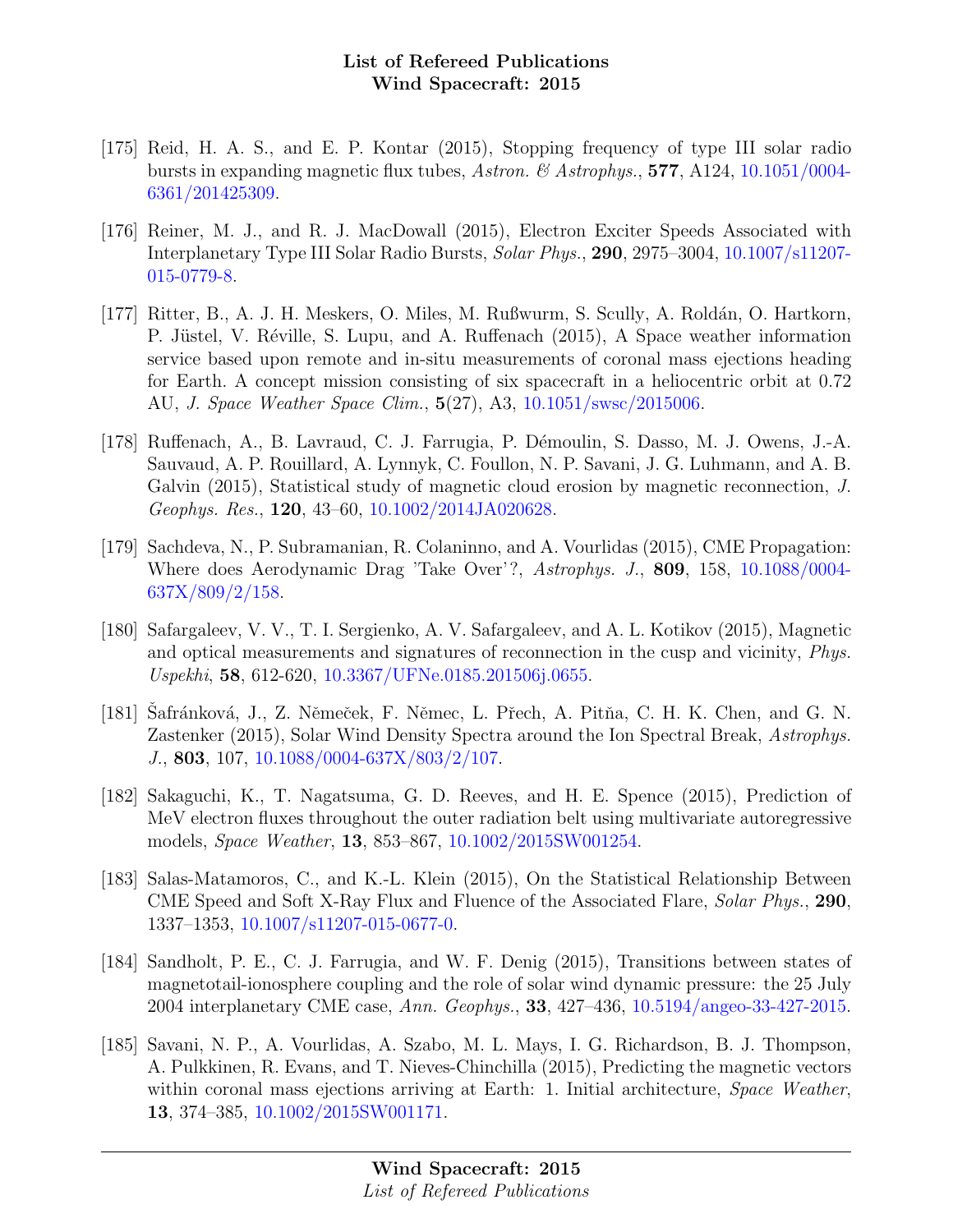- [186] Segarra, A., M. Nosé, J. José Curto, and T. Araki (2015), Multipoint observation of the response of the magnetosphere and ionosphere related to the sudden impulse event on 19 November 2007, J. Space Weather Space Clim., 5(27), A13, [10.1051/swsc/2015016.](http://dx.doi.org/10.1051/swsc/2015016)
- [187] Sergeev, V. A., N. P. Dmitrieva, N. A. Stepanov, D. A. Sormakov, V. Angelopoulos, and A. V. Runov (2015), On the plasma sheet dependence on solar wind and substorms and its role in magnetosphere-ionosphere coupling, Earth, Planets, and Space, 67, 133, [10.1186/s40623-015-0296-x.](http://dx.doi.org/10.1186/s40623-015-0296-x)
- [188] Servidio, S., F. Valentini, D. Perrone, A. Greco, F. Califano, W. H. Matthaeus, and P. Veltri (2015), A kinetic model of plasma turbulence, J. Plasma Phys., 81(1), 325810107, [10.1017/S0022377814000841.](http://dx.doi.org/10.1017/S0022377814000841)
- [189] Shaaban, S. M., M. Lazar, S. Poedts, and A. Elhanbaly (2015), Effects of Electrons on the Electromagnetic Ion Cyclotron Instability: Solar Wind Implications, Astrophys. J., 814, 34, [10.1088/0004-637X/814/1/34.](http://dx.doi.org/10.1088/0004-637X/814/1/34)
- [190] Shanmugaraju, A., and M. Bendict Lawrance (2015), Halo Coronal Mass Ejections and Their Relation to DH Type-II Radio Bursts, Solar Phys., 290, 2963–2973, [10.1007/s11207-015-0765-1.](http://dx.doi.org/10.1007/s11207-015-0765-1)
- [191] Shanmugaraju, A., M. Syed Ibrahim, Y.-J. Moon, K. Kasro Lourdhina, and M. Dharanya (2015), Arrival time of solar eruptive CMEs associated with ICMEs of magnetic cloud and ejecta, Astrophys. Space Sci., 357, 69, [10.1007/s10509-015-2251-5.](http://dx.doi.org/10.1007/s10509-015-2251-5)
- [192] Sharma, J., N. Mittal, and U. Narain (2015), On some statistical characteristics of radio-rich CMEs in the solar cycles 23 and 24, NRIAG J. Astron. Geophys., 4, 44–47, [10.1016/j.nrjag.2015.03.001.](http://dx.doi.org/10.1016/j.nrjag.2015.03.001)
- [193] Shi, M. J., C. J. Xiao, Q. S. Li, H. G. Wang, X. G. Wang, and H. Li (2015), Observations of Alfvén and Slow Waves in the Solar Wind near 1 AU,  $A \rightarrow S$ ,  $J.$  815, 122, [10.1088/0004-637X/815/2/122.](http://dx.doi.org/10.1088/0004-637X/815/2/122)
- [194] Shi, T., Y. Wang, L. Wan, X. Cheng, M. Ding, and J. Zhang (2015), Predicting the Arrival Time of Coronal Mass Ejections with the Graduated Cylindrical Shell and Drag Force Model, Astrophys. J., 806, 271, [10.1088/0004-637X/806/2/271.](http://dx.doi.org/10.1088/0004-637X/806/2/271)
- [195] Shprits, Y. Y., A. C. Kellerman, A. Y. Drozdov, H. E. Spence, G. D. Reeves, and D. N. Baker (2015), Combined convective and diffusive simulations: VERB-4D comparison with 17 March 2013 Van Allen Probes observations, Geophys. Res. Lett., 42, 9600–9608, [10.1002/2015GL065230.](http://dx.doi.org/10.1002/2015GL065230)
- [196] Simionescu, A., N. Werner, O. Urban, S. W. Allen, Y. Ichinohe, and I. Zhuravleva (2015), A Uniform Contribution of Core-collapse and Type Ia Supernovae to the Chemical Enrichment Pattern in the Outskirts of the Virgo Cluster, Astrophys. J. Lett., 811, L25, [10.1088/2041-8205/811/2/L25.](http://dx.doi.org/10.1088/2041-8205/811/2/L25)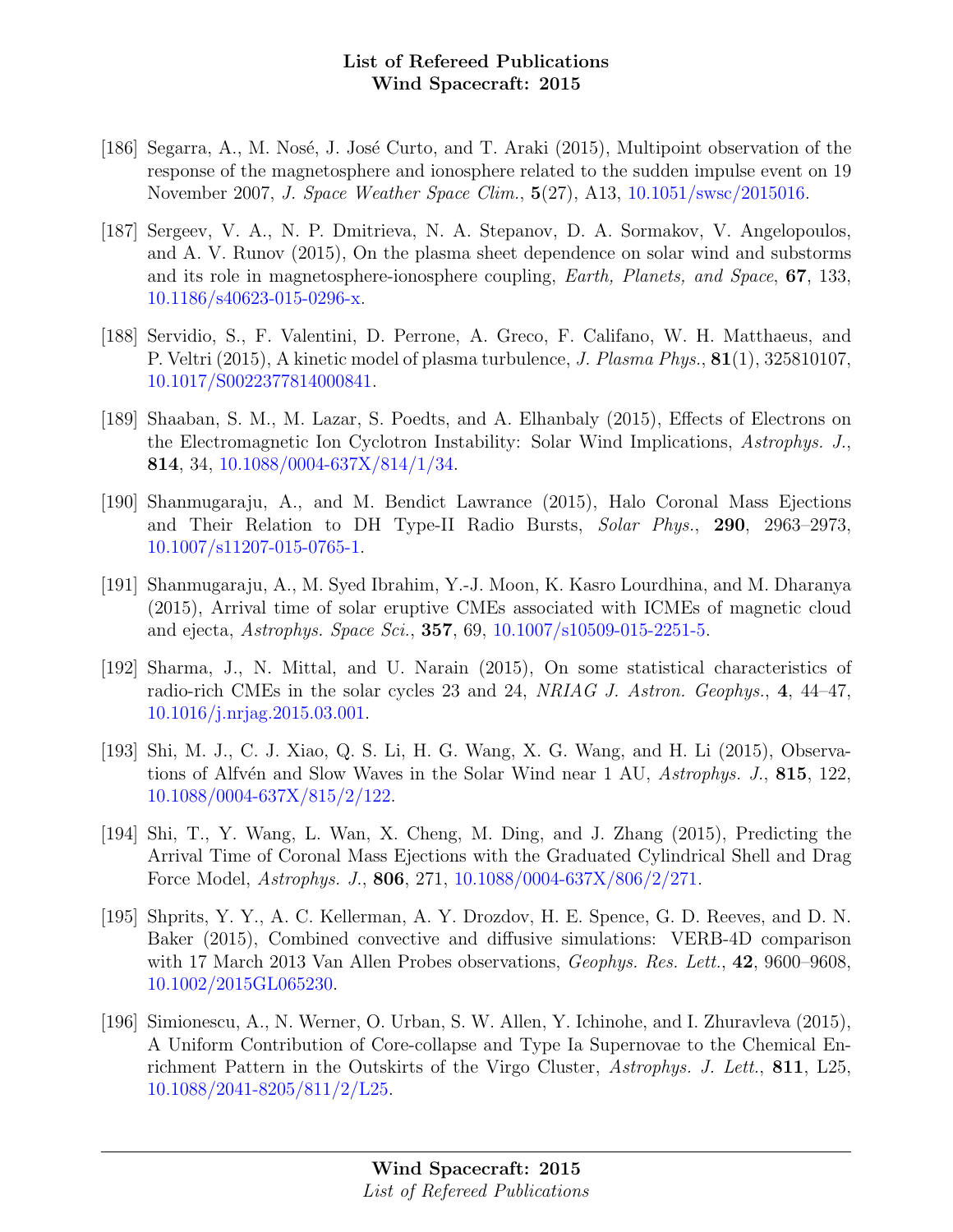- [197] Singer, L. P., M. M. Kasliwal, S. B. Cenko, D. A. Perley, G. E. Anderson, G. C. Anupama, I. Arcavi, V. Bhalerao, B. D. Bue, Y. Cao, V. Connaughton, A. Corsi, A. Cucchiara, R. P. Fender, D. B. Fox, N. Gehrels, A. Goldstein, J. Gorosabel, A. Horesh, K. Hurley, J. Johansson, D. A. Kann, C. Kouveliotou, K. Huang, S. R. Kulkarni, F. Masci, P. Nugent, A. Rau, U. D. Rebbapragada, T. D. Staley, D. Svinkin, C. C. Thöne, A. de Ugarte Postigo, Y. Urata, and A. Weinstein  $(2015)$ , The Needle in the 100 deg<sup>2</sup> Haystack: Uncovering Afterglows of Fermi GRBs with the Palomar Transient Factory, Astrophys. J., 806, 52, [10.1088/0004-637X/806/1/52.](http://dx.doi.org/10.1088/0004-637X/806/1/52)
- [198] Singh, Y. P., and Badruddin (2015), Solar-rotational oscillation and its harmonics in the solar-wind, geomagnetic and cosmic ray particles during the last two solar minima, Astrophys. Space Sci., 359, 20, [10.1007/s10509-015-2503-4.](http://dx.doi.org/10.1007/s10509-015-2503-4)
- [199] Skalsky, A. A., and A. M. Sadovski (2015), Reflection of solar wind protons from magnetic anomalies of the moon, Cosmic Res., 53, 70–73, [10.1134/S0010952515010062.](http://dx.doi.org/10.1134/S0010952515010062)
- [200] Slemzin, V. A., and Y. S. Shugai (2015), Identification of coronal sources of the solar wind from solar images in the EUV spectral range, Cosmic Res., 53, 47–58, [10.1134/S0010952515010074.](http://dx.doi.org/10.1134/S0010952515010074)
- [201] Sokół, J. M., P. Swaczyna, M. Bzowski, and M. Tokumaru  $(2015)$ , Reconstruction of Helio-Latitudinal Structure of the Solar Wind Proton Speed and Density, Solar Phys., 290, 2589–2615, [10.1007/s11207-015-0800-2.](http://dx.doi.org/10.1007/s11207-015-0800-2)
- [202] Sokół, J. M., M. Bzowski, M. A. Kubiak, P. Swaczyna, A. Galli, P. Wurz, E. Möbius, H. Kucharek, S. A. Fuselier, and D. J. McComas (2015), The Interstellar Neutral He Haze in the Heliosphere: What Can We Learn?, Astrophys. J. Suppl., 220, 29, [10.1088/0067-](http://dx.doi.org/10.1088/0067-0049/220/2/29) [0049/220/2/29.](http://dx.doi.org/10.1088/0067-0049/220/2/29)
- [203] Sterken, V. J., P. Strub, H. Krüger, R. von Steiger, and P. Frisch (2015), Sixteen Years of Ulysses Interstellar Dust Measurements in the Solar System. III. Simulations and Data Unveil New Insights into Local Interstellar Dust, Astrophys. J., **812**, 141, [10.1088/0004-](http://dx.doi.org/10.1088/0004-637X/812/2/141) [637X/812/2/141.](http://dx.doi.org/10.1088/0004-637X/812/2/141)
- [204] Su, Z., H. Zhu, F. Xiao, H. Zheng, Y. Wang, C. Shen, M. Zhang, S. Wang, C. A. Kletzing, W. S. Kurth, G. B. Hospodarsky, H. E. Spence, G. D. Reeves, H. O. Funsten, J. B. Blake, D. N. Baker, and J. R. Wygant (2015), Disappearance of plasmaspheric hiss following interplanetary shock, Geophys. Res. Lett., 42, 3129–3140, [10.1002/2015GL063906.](http://dx.doi.org/10.1002/2015GL063906)
- [205] Su, Z., H. Zhu, F. Xiao, Q.-G. Zong, X.-Z. Zhou, H. Zheng, Y. Wang, S. Wang, Y.-X. Hao, Z. Gao, Z. He, D. N. Baker, H. E. Spence, G. D. Reeves, J. B. Blake, and J. R. Wygant (2015), Ultra-low-frequency wave-driven diffusion of radiation belt relativistic electrons, Nature Comm., 6, 10096, [10.1038/ncomms10096.](http://dx.doi.org/10.1038/ncomms10096)
- [206] Suresh, K., and A. Shanmugaraju (2015), Investigation on Radio-Quiet and Radio-Loud Fast CMEs and Their Associated Flares During Solar Cycles 23 and 24, Solar Phys., 290, 875–889, [10.1007/s11207-014-0637-0.](http://dx.doi.org/10.1007/s11207-014-0637-0)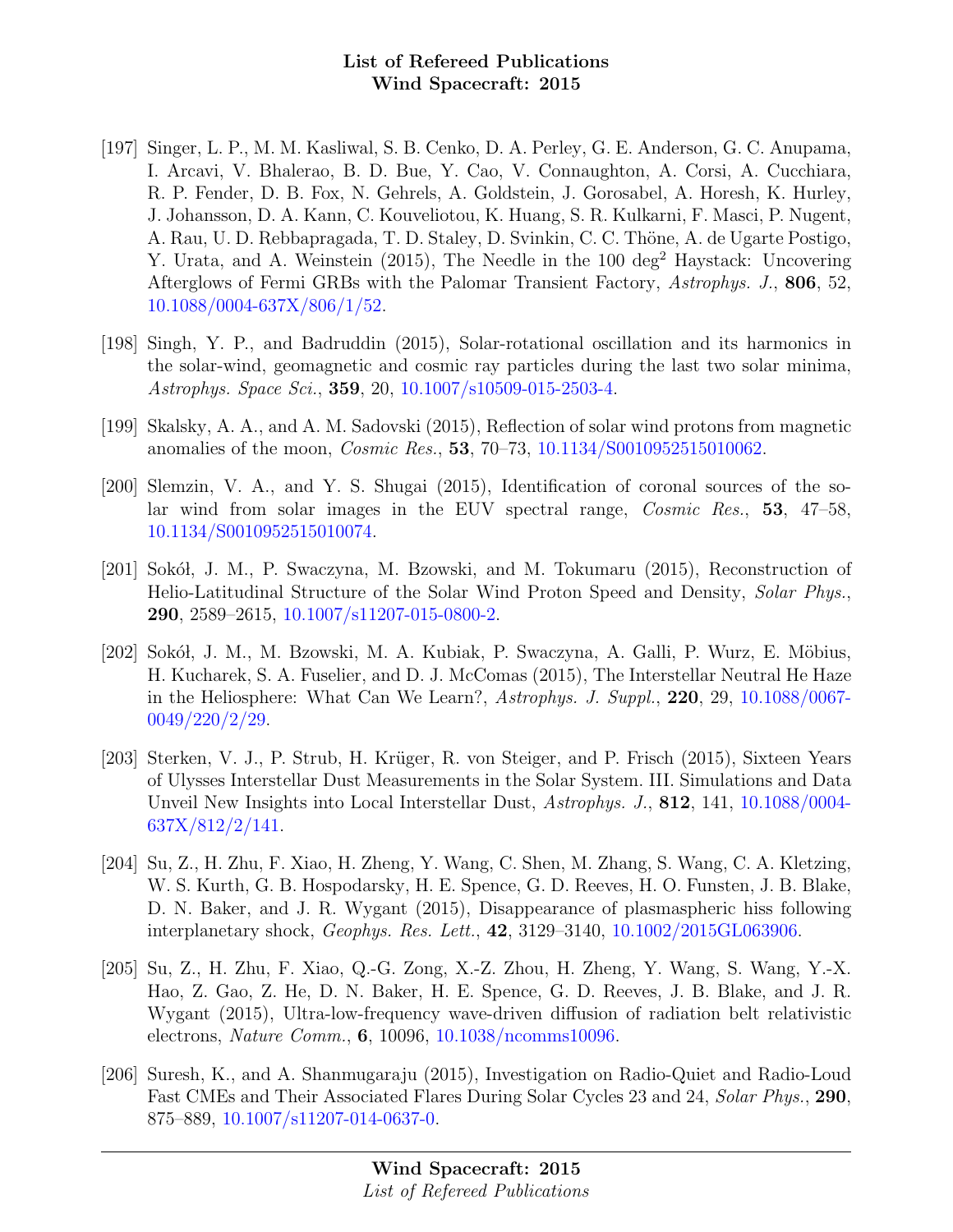- [207] Susino, R., A. Bemporad, and S. Mancuso (2015), Physical Conditions of Coronal Plasma at the Transit of a Shock Driven by a Coronal Mass Ejection, Astrophys. J., 812, 119, [10.1088/0004-637X/812/2/119.](http://dx.doi.org/10.1088/0004-637X/812/2/119)
- [208] Svinkin, D. S., K. Hurley, R. L. Aptekar, S. V. Golenetskii, and D. D. Frederiks (2015), A search for giant flares from soft gamma-ray repeaters in nearby galaxies in the Konus-WIND short burst sample, *Mon. Not. Roy. Astron. Soc.*, **447**, 1028–1032, [10.1093/mn](http://dx.doi.org/10.1093/mnras/stu2436)[ras/stu2436.](http://dx.doi.org/10.1093/mnras/stu2436)
- [209] Syed Ibrahim, M., A. Shanmugaraju, and M. Bendict Lawrance (2015), Transit time of CME/shock associated with four major geo-effective CMEs in solar cycle 24, Adv. Space *Res.*, 55, 407–415, [10.1016/j.asr.2014.09.031.](http://dx.doi.org/10.1016/j.asr.2014.09.031)
- [210] Szabo, A. (2015), NASA Wind Satellite (1994), pp. 141–157, [10.1007/978-3-319-03952-](http://dx.doi.org/10.1007/978-3-319-03952-7_13) 7 [13.](http://dx.doi.org/10.1007/978-3-319-03952-7_13)
- [211] Taguchi, S., K. Hosokawa, and Y. Ogawa (2015), Three-dimensional imaging of the plasma parameters of a moving cusp aurora, J. Atmos. Solar-Terr. Phys., 133, 98–110, [10.1016/j.jastp.2015.08.012.](http://dx.doi.org/10.1016/j.jastp.2015.08.012)
- [212] Takahashi, K., R. E. Denton, W. Kurth, C. Kletzing, J. Wygant, J. Bonnell, L. Dai, K. Min, C. W. Smith, and R. MacDowall (2015), Externally driven plasmaspheric ULF waves observed by the Van Allen Probes, J. Geophys. Res., 120, 526–552, [10.1002/2014JA020373.](http://dx.doi.org/10.1002/2014JA020373)
- [213] Teh, W.-L., M. Abdullah, and A. M. Hasbi (2015), Lack of relationship between geoeffectiveness and orientations of magnetic clouds with bipolar  $B<sub>z</sub>$  and unipolar southward Bz, Planet. Space Sci., 115, 27–34, [10.1016/j.pss.2014.11.021.](http://dx.doi.org/10.1016/j.pss.2014.11.021)
- [214] Telloni, D., R. Bruno, and L. Trenchi (2015), Radial Evolution of Spectral Characteristics of Magnetic Field Fluctuations at Proton Scales, Astrophys. J., 805, 46, [10.1088/0004-](http://dx.doi.org/10.1088/0004-637X/805/1/46)  $637X/805/1/46$ .
- [215] Thaller, S. A., J. R. Wygant, L. Dai, A. W. Breneman, K. Kersten, C. A. Cattell, J. W. Bonnell, J. F. Fennell, M. Gkioulidou, C. A. Kletzing, S. De Pascuale, G. B. Hospodarsky, and S. R. Bounds (2015), Van Allen Probes investigation of the large-scale duskward electric field and its role in ring current formation and plasmasphere erosion in the 1 June 2013 storm, J. Geophys. Res., 120, 4531–4543, [10.1002/2014JA020875.](http://dx.doi.org/10.1002/2014JA020875)
- [216] Thejappa, G., and R. J. MacDowall (2015), Solar Type III Radio Bursts: Directivity Characteristics, J. Phys. Conf. Ser., 642(1), 012028, [10.1088/1742-6596/642/1/012028.](http://dx.doi.org/10.1088/1742-6596/642/1/012028)
- [217] Thomas, S. R., M. J. Owens, M. Lockwood, L. Barnard, and C. J. Scott (2015), Near-Earth Cosmic Ray Decreases Associated with Remote Coronal Mass Ejections, Astrophys. J., 801, 5, [10.1088/0004-637X/801/1/5.](http://dx.doi.org/10.1088/0004-637X/801/1/5)
- [218] Tracy, P. J., J. C. Kasper, T. H. Zurbuchen, J. M. Raines, P. Shearer, and J. Gilbert (2015), Thermalization of Heavy Ions in the Solar Wind, Astrophys. J., 812, 170, [10.1088/0004-637X/812/2/170.](http://dx.doi.org/10.1088/0004-637X/812/2/170)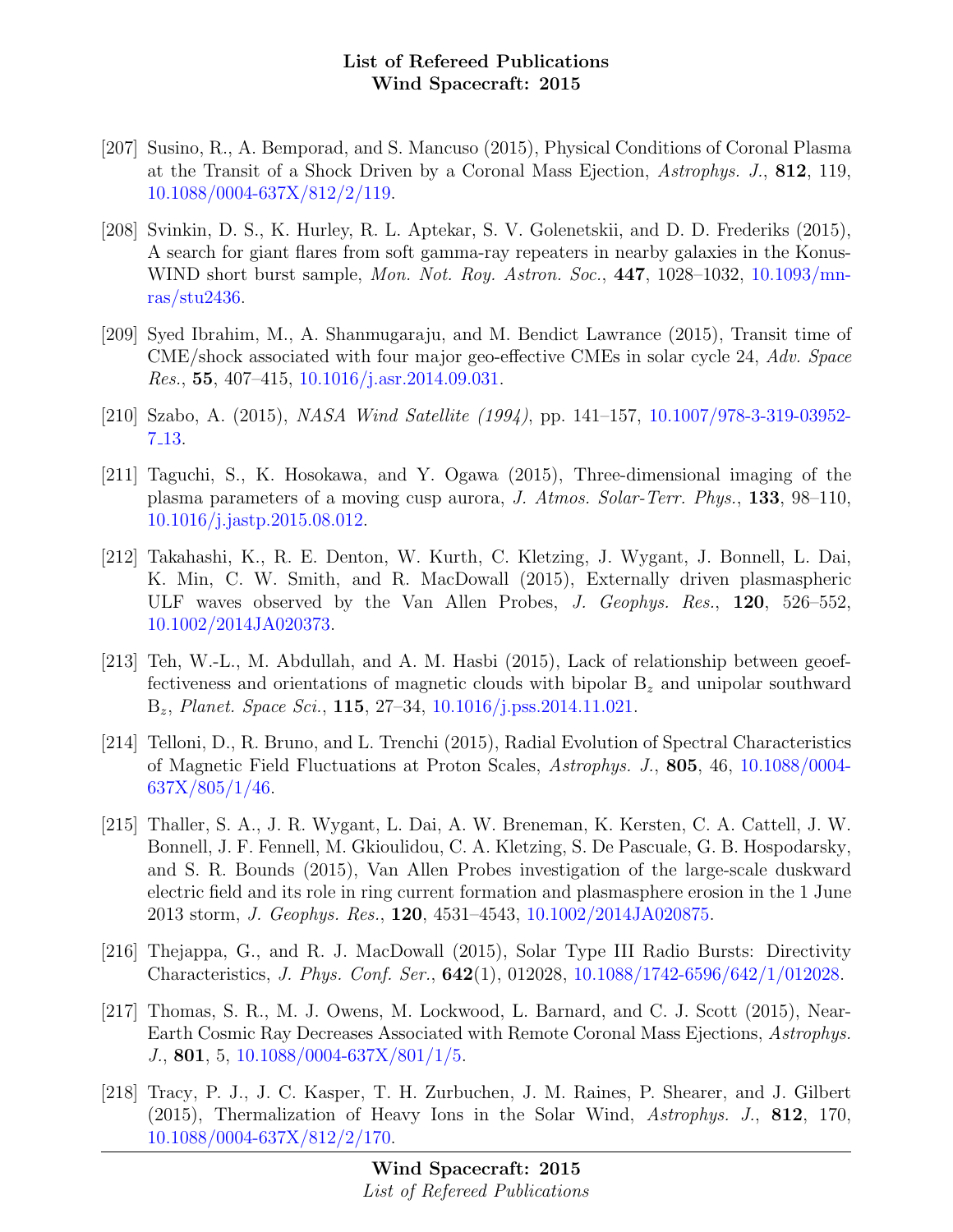- [219] Troshichev, O., and D. Sormakov (2015), PC index as a proxy of the solar wind energy that entered into the magnetosphere: 2. Relation to the interplanetary electric field  $E_{KL}$ before substorm onset, Earth, Planets, and Space, 67, 170, [10.1186/s40623-015-0338-4.](http://dx.doi.org/10.1186/s40623-015-0338-4)
- [220] Trottet, G., S. Samwel, K.-L. Klein, T. Dudok de Wit, and R. Miteva (2015), Statistical Evidence for Contributions of Flares and Coronal Mass Ejections to Major Solar Energetic Particle Events, Solar Phys., 290, 819–839, [10.1007/s11207-014-0628-1.](http://dx.doi.org/10.1007/s11207-014-0628-1)
- [221] Tsurutani, B. T., R. Hajra, E. Echer, and J. W. Gjerloev (2015), Extremely intense (SML  $\leq$  -2500 nT) substorms: isolated events that are externally triggered?, Ann. Geophys. 33, 519–524, [10.5194/angeo-33-519-2015.](http://dx.doi.org/10.5194/angeo-33-519-2015)
- [222] Tsyganenko, N. A., V. A. Andreeva, and E. I. Gordeev (2015), Internally and externally induced deformations of the magnetospheric equatorial current as inferred from spacecraft data, Ann. Geophys., 33, 1–11, [10.5194/angeo-33-1-2015.](http://dx.doi.org/10.5194/angeo-33-1-2015)
- [223] Turner, D. L., S. G. Claudepierre, J. F. Fennell, T. P. O'Brien, J. B. Blake, C. Lemon, M. Gkioulidou, K. Takahashi, G. D. Reeves, S. Thaller, A. Breneman, J. R. Wygant, W. Li, A. Runov, and V. Angelopoulos (2015), Energetic electron injections deep into the inner magnetosphere associated with substorm activity, *Geophys. Res. Lett.*, 42, 2079– 2087, [10.1002/2015GL063225.](http://dx.doi.org/10.1002/2015GL063225)
- [224] Ugwu, E. B. I., F. N. Okeke, and O. J. Ugonabo (2015), Solar wind turbulence as a driver of geomagnetic activity, Advances in Space Research, 55, 1748–1753, [10.1016/j.asr.2015.01.013.](http://dx.doi.org/10.1016/j.asr.2015.01.013)
- [225] Ukhorskiy, A. Y., M. I. Sitnov, R. M. Millan, B. T. Kress, J. F. Fennell, S. G. Claudepierre, and R. J. Barnes (2015), Global storm time depletion of the outer electron belt, J. Geophys. Res., 120, 2543–2556, [10.1002/2014JA020645.](http://dx.doi.org/10.1002/2014JA020645)
- [226] Zivković, T., S. Buchert, P. Ritter, L. Palin, and H. Opgenoorth  $(2015)$ , Investigation of energy transport and thermospheric upwelling during quiet magnetospheric and ionospheric conditions from the studies of low- and middle-altitude cusp,  $Ann. Geophys.,$  33, 623–635, [10.5194/angeo-33-623-2015.](http://dx.doi.org/10.5194/angeo-33-623-2015)
- [227] Valek, P. W., J. Goldstein, J.-M. Jahn, D. J. McComas, and H. E. Spence (2015), First joint in situ and global observations of the medium-energy oxygen and hydrogen in the inner magnetosphere, J. Geophys. Res., 120, 7615–7628, [10.1002/2015JA021151.](http://dx.doi.org/10.1002/2015JA021151)
- [228] Vasanth, V., Y. Chen, X. L. Kong, and B. Wang (2015), Investigation of the Geoeffectiveness of CMEs Associated with IP Type II Radio Bursts, Solar Phys., 290, 1815–1826, [10.1007/s11207-015-0713-0.](http://dx.doi.org/10.1007/s11207-015-0713-0)
- [229] Vemareddy, P., and W. Mishra (2015), A Full Study on the Sun-Earth Connection of an Earth-directed CME Magnetic Flux Rope, Astrophys. J., 814, 59, [10.1088/0004-](http://dx.doi.org/10.1088/0004-637X/814/1/59) [637X/814/1/59.](http://dx.doi.org/10.1088/0004-637X/814/1/59)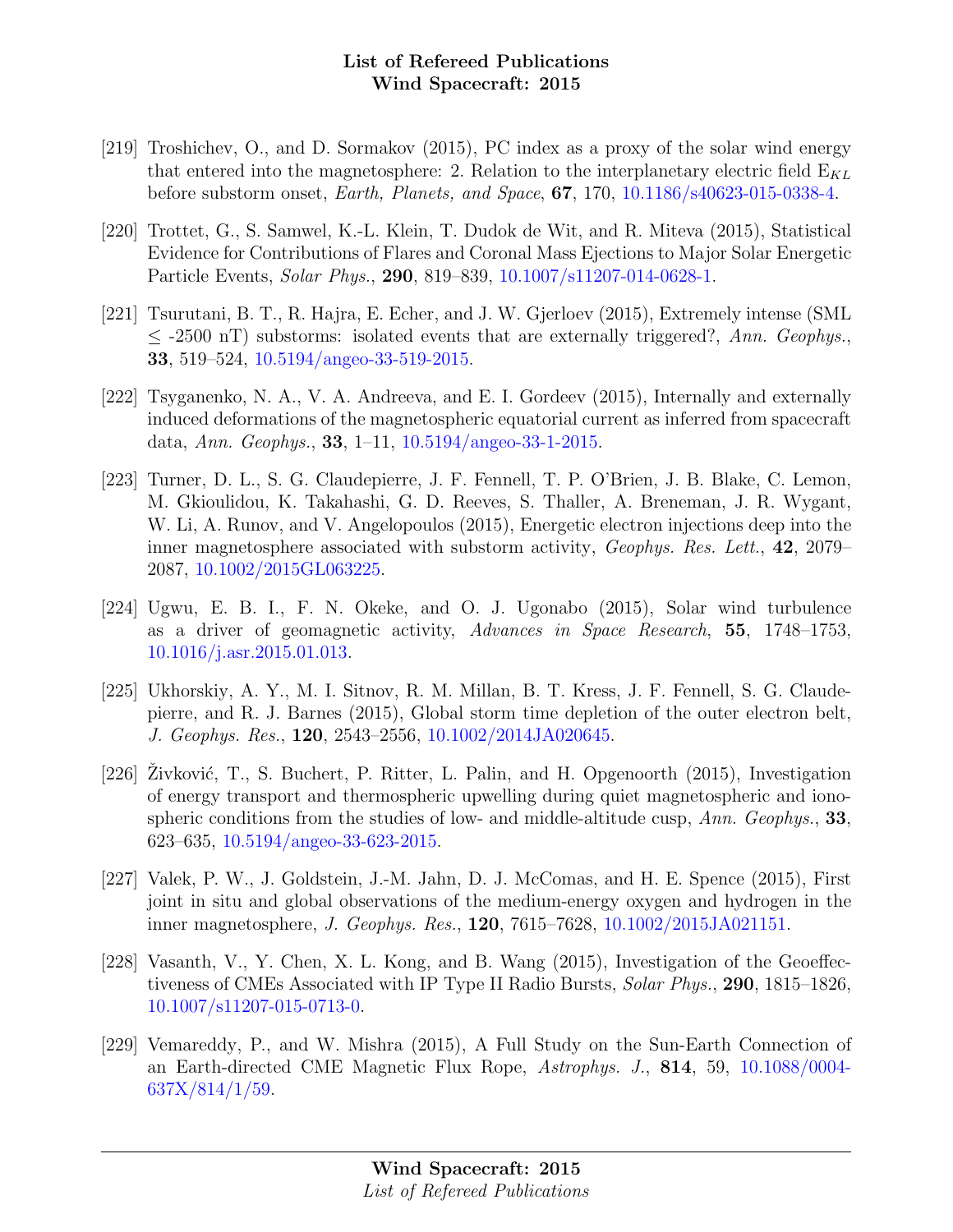- [230] Verma, P. L. (2015), Ground Level Enhancements in Relation with Energetic Solar Features and Disturbances in Solar Wind Plasma Parameters, Publ. Korean Astron. Soc., 30, 47–51, [10.5303/PKAS.2015.30.2.047.](http://dx.doi.org/10.5303/PKAS.2015.30.2.047)
- [231] von Rosenvinge, T., I. Richardson, H. Cane, E. R. Christian, C. Cohen, A. Cummings, A. Labrador, R. Leske, R. Mewaldt, E. Stone, and M. E. Wiedenbeck (2015), The Longitudinal Propagation of Solar Energetic Particles, in AAS/AGU Triennial Earth-Sun Summit, AAS/AGU Triennial Earth-Sun Summit, vol. 1, p. 401.05.
- [232] Vorburger, A., P. Wurz, S. Barabash, M. Wieser, Y. Futaana, A. Bhardwaj, and K. Asamura (2015), Imaging the South Pole-Aitken basin in backscattered neutral hydrogen atoms, Planet. Space Sci., 115, 57–63, [10.1016/j.pss.2015.02.007.](http://dx.doi.org/10.1016/j.pss.2015.02.007)
- [233] Vourlidas, A., R. A. Howard, S. P. Plunkett, C. M. Korendyke, A. F. R. Thernisien, D. Wang, N. Rich, M. T. Carter, D. H. Chua, D. G. Socker, M. G. Linton, J. S. Morrill, S. Lynch, A. Thurn, P. Van Duyne, R. Hagood, G. Clifford, P. J. Grey, M. Velli, P. C. Liewer, J. R. Hall, E. M. DeJong, Z. Mikic, P. Rochus, E. Mazy, V. Bothmer, and J. Rodmann (2015), The Wide-Field Imager for Solar Probe Plus (WISPR), Space Sci. Rev., [10.1007/s11214-014-0114-y.](http://dx.doi.org/10.1007/s11214-014-0114-y)
- [234] Wang, D., Z. Yuan, X. Yu, X. Deng, M. Zhou, S. Huang, H. Li, Z. Wang, Z. Qiao, C. A. Kletzing, and J. R. Wygant (2015), Statistical characteristics of EMIC waves: Van Allen Probe observations, J. Geophys. Res., 120, 4400–4408, [10.1002/2015JA021089.](http://dx.doi.org/10.1002/2015JA021089)
- [235] Wang, L., L. Yang, J. He, C. Tu, Z. Pei, R. F. Wimmer-Schweingruber, and S. D. Bale (2015), Solar Wind ∼20-200 keV Superhalo Electrons at Quiet Times, Astrophys. J. Lett., 803, L2, [10.1088/2041-8205/803/1/L2.](http://dx.doi.org/10.1088/2041-8205/803/1/L2)
- [236] Wang, X., C. Tu, J. He, E. Marsch, L. Wang, and C. Salem (2015), The Spectral Features of Low-amplitude Magnetic Fluctuations in the Solar Wind and Their Comparison with Moderate-amplitude Fluctuations, Astrophys. J. Lett., 810, L21, [10.1088/2041-](http://dx.doi.org/10.1088/2041-8205/810/2/L21) [8205/810/2/L21.](http://dx.doi.org/10.1088/2041-8205/810/2/L21)
- [237] Wang, Y., and G. Qin (2015), Estimation of the Release Time of Solar Energetic Particles near the Sun, *Astrophys. J.*, **799**, 111, [10.1088/0004-637X/799/1/111.](http://dx.doi.org/10.1088/0004-637X/799/1/111)
- [238] Wang, Y., F. S. Wei, X. S. Feng, X. J. Xu, J. Zhang, T. R. Sun, and P. B. Zuo (2015), Energy Dissipation Processes in Solar Wind Turbulence, Astrophys. J. Suppl., 221, 34, [10.1088/0067-0049/221/2/34.](http://dx.doi.org/10.1088/0067-0049/221/2/34)
- [239] Wang, Y.-M., and N. R. Sheeley, Jr. (2015), Coronal Mass Ejections and the Solar Cycle Variation of the Sun's Open Flux, Astrophys. J. Lett., 809, L24, [10.1088/2041-](http://dx.doi.org/10.1088/2041-8205/809/2/L24) [8205/809/2/L24.](http://dx.doi.org/10.1088/2041-8205/809/2/L24)
- [240] Weck, P. J., D. A. Schaffner, M. R. Brown, and R. T. Wicks (2015), Permutation entropy and statistical complexity analysis of turbulence in laboratory plasmas and the solar wind, Phys. Rev. E, 91(2), 023101, [10.1103/PhysRevE.91.023101.](http://dx.doi.org/10.1103/PhysRevE.91.023101)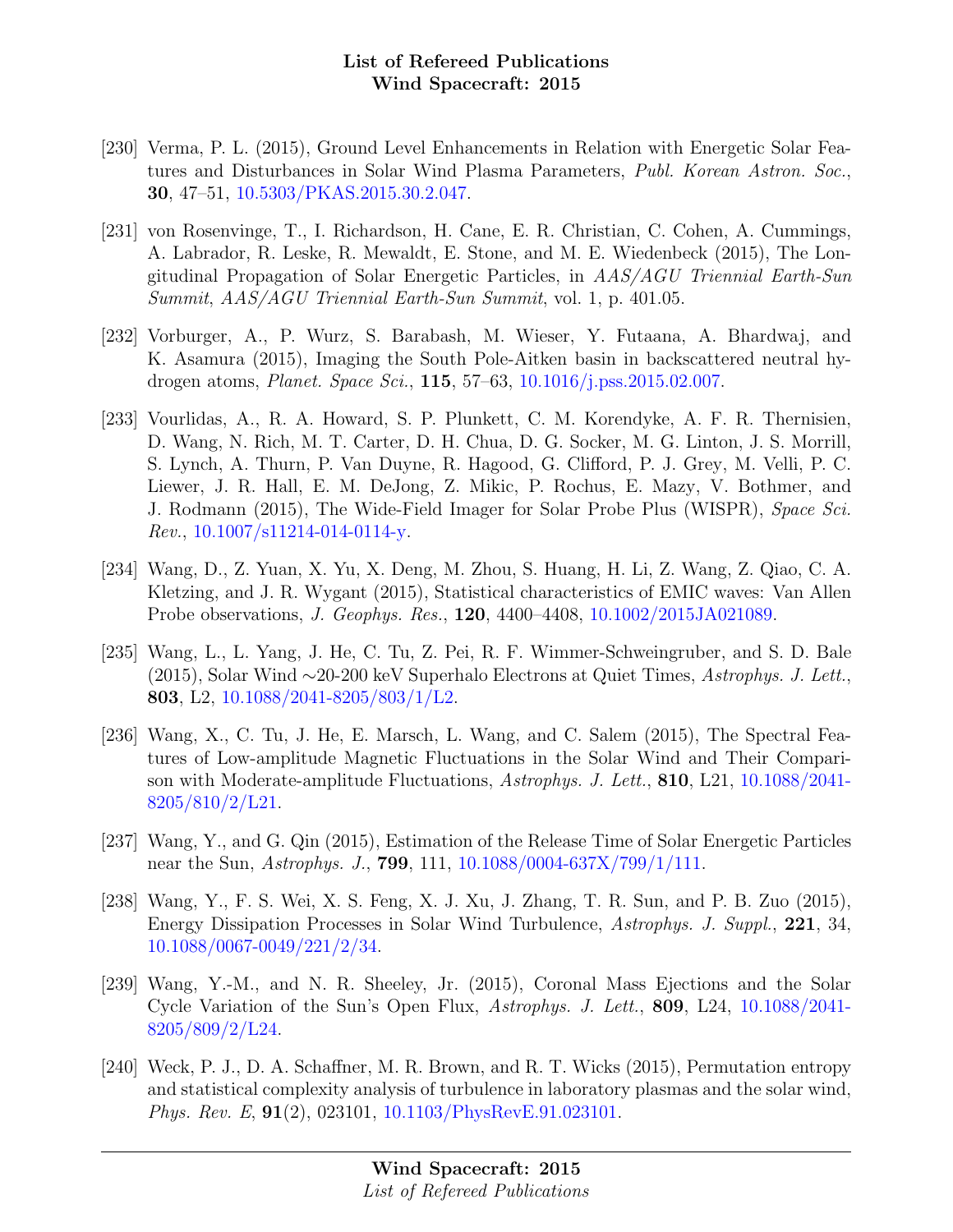- [241] Weygand, J. M., M. G. Kivelson, H. U. Frey, J. V. Rodriguez, V. Angelopoulos, R. Redmon, J. Barker-Ream, A. Grocott, and O. Amm (2015), An interpretation of spacecraft and ground based observations of multiple omega band events, J. Atmos. Solar-Terr. Phys., 133, 185–204, [10.1016/j.jastp.2015.08.014.](http://dx.doi.org/10.1016/j.jastp.2015.08.014)
- [242] Winter, L. M., and K. Ledbetter (2015), Type II and Type III Radio Bursts and their Correlation with Solar Energetic Proton Events, Astrophys. J., 809, 105, [10.1088/0004-](http://dx.doi.org/10.1088/0004-637X/809/1/105)  $637X/809/1/105$ .
- [243] Wood, S. R., D. M. Malaspina, L. Andersson, and M. Horanyi (2015), Hypervelocity dust impacts on the Wind spacecraft: Correlations between Ulysses and Wind interstellar dust detections, J. Geophys. Res., 120, 7121–7129, [10.1002/2015JA021463.](http://dx.doi.org/10.1002/2015JA021463)
- [244] Woodger, L. A., A. J. Halford, R. M. Millan, M. P. McCarthy, D. M. Smith, G. S. Bowers, J. G. Sample, B. R. Anderson, and X. Liang (2015), A summary of the BARREL campaigns: Technique for studying electron precipitation, J. Geophys. Res., 120, 4922– 4935, [10.1002/2014JA020874.](http://dx.doi.org/10.1002/2014JA020874)
- [245] Wu, C.-C., and R. P. Lepping (2015), Comparisons of Characteristics of Magnetic Clouds and Cloud-Like Structures During 1995 - 2012, Solar Phys., 290, 1243–1269, [10.1007/s11207-015-0656-5.](http://dx.doi.org/10.1007/s11207-015-0656-5)
- [246] Xiao, F., C. Yang, Z. Su, Q. Zhou, Z. He, Y. He, D. N. Baker, H. E. Spence, H. O. Funsten, and J. B. Blake (2015), Wave-driven butterfly distribution of Van Allen belt relativistic electrons, Nature Comm., 6, 8590, [10.1038/ncomms9590.](http://dx.doi.org/10.1038/ncomms9590)
- [247] Xie, Y. Q., P. B. Zuo, X. S. Feng, and Y. Zhang (2015), Properties of Solar Wind Dynamic Pressure Pulses at 1 AU during the Deep Minimum between Solar Cycles 23 and 24, Solar Phys., 290, 1835–1849, [10.1007/s11207-015-0700-5.](http://dx.doi.org/10.1007/s11207-015-0700-5)
- [248] Xu, X., Y. Wang, F. Wei, X. Feng, X. Deng, Y. Ma, M. Zhou, Y. Pang, and H.-C. Wong (2015), Direct evidence for kinetic effects associated with solar wind reconnection, Nature Sci. Rep., 5, 8080, [10.1038/srep08080.](http://dx.doi.org/10.1038/srep08080)
- [249] Yang, L., L. Wang, G. Li, J. He, C. S. Salem, C. Tu, R. F. Wimmer-Schweingruber, and S. D. Bale (2015), The Angular Distribution of Solar Wind Superhalo Electrons at Quiet Times, Astrophys. J. Lett., 811, L8, [10.1088/2041-8205/811/1/L8.](http://dx.doi.org/10.1088/2041-8205/811/1/L8)
- [250] Yang, Y., F. Shen, and X. Feng (2015), Modeling the Global Distribution of Plasma Parameters on Coronal Source Surface for Different Solar Phases Using 1AU Observations, in Numerical Modeling of Space Plasma Flows ASTRONUM-2014, Astronomical Society of the Pacific Conference Series, vol. 498, edited by N. V. Pogorelov, E. Audit, and G. P. Zank, p. 168.
- [251] Yeeram, T., and N. Saengdokmai (2015), Effects of the Heliospheric Current Sheet on Trains of Enhanced Diurnal Variations in Galactic Cosmic Rays, Solar Phys., 290, 2311– 2331, [10.1007/s11207-015-0744-6.](http://dx.doi.org/10.1007/s11207-015-0744-6)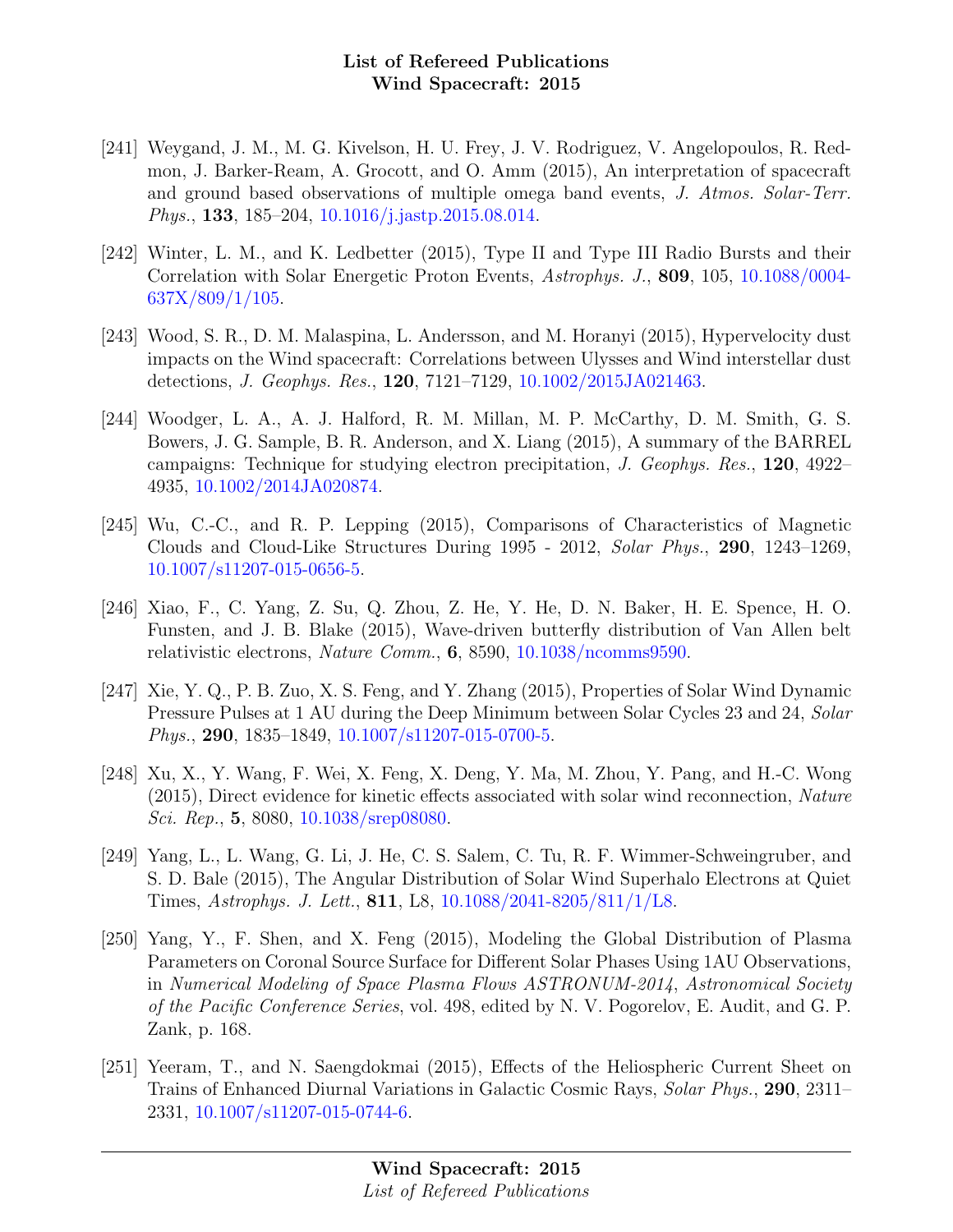- [252] Yoon, P. H., S. Kim, and G. S. Choe (2015), Steady-state Model of Solar Wind Electrons Revisited, Astrophys. J., 812, 169, [10.1088/0004-637X/812/2/169.](http://dx.doi.org/10.1088/0004-637X/812/2/169)
- [253] Yu, J., L. Y. Li, J. B. Cao, Z. G. Yuan, G. D. Reeves, D. N. Baker, J. B. Blake, and H. Spence (2015), Multiple loss processes of relativistic electrons outside the heart of outer radiation belt during a storm sudden commencement, J. Geophys. Res., 120, 10, [10.1002/2015JA021460.](http://dx.doi.org/10.1002/2015JA021460)
- [254] Yu, Y., V. Jordanova, S. Zou, R. Heelis, M. Ruohoniemi, and J. Wygant (2015), Modeling subauroral polarization streams during the 17 March 2013 storm, J. Geophys. Res., 120, 1738–1750, [10.1002/2014JA020371.](http://dx.doi.org/10.1002/2014JA020371)
- [255] Zachilas, L., and A. Gkana (2015), On the Verge of a Grand Solar Minimum: A Second Maunder Minimum?, Solar Phys., 290, 1457–1477, [10.1007/s11207-015-0684-1.](http://dx.doi.org/10.1007/s11207-015-0684-1)
- [256] Zastenker, G. N., V. V. Khrapchenkov, I. V. Koloskova, E. A. Gavrilova, E. E. Ryazanova, M. O. Ryazantseva, T. I. Gagua, I. T. Gagua, J. Safrankova, Z. Nemecek, L. Prech, and J. Voita (2015), Rapid variations of the value and direction of the solar wind ion flux, Cosmic Res., 53, 59–69, [10.1134/S0010952515010098.](http://dx.doi.org/10.1134/S0010952515010098)
- [257] Zelenyi, L. M., G. N. Zastenker, A. A. Petrukovich, L. S. Chesalin, V. N. Nazarov, V. I. Prokhorenko, J. Balaz, K. Kudela, I. Strgarski, M. Slivka, V. A. Gladyshev, I. P. Kirpichev, E. Sarris, T. Sarris, E. V. Lakutina, L. K. Minskaya, E. V. Krukovskaya, A. V. Beznos, Y. I. Markov, A. E. Tretyakov, O. V. Batanov, F. V. Korotkov, A. P. Melnik, V. V. Konoplev, A. D. Ryabova, E. V. Gevorkova, M. V. Klimenchenko, A. G. Bazhenov, I. E. Belova, E. A. Gavrilova, A. N. Ananenkova, L. V. Rudnevskaya, A. V. Dyachkov, O. A. Starostina, E. E. Ryazanova, N. A. Eismont, J. Safrankova, Z. Nemecek, L. Prech, I. Cermak, J. Vaverka, A. Komarek, J. Vojta, B. T. Karimov, Y. N. Agafonov, N. L. Borodkova, T. I. Gagua, I. T. Gagua, I. V. Koloskova, A. V. Leibov, V. A. Parhomov, M. O. Ryazanceva, V. V. Khrapchenkov, and O. M. Chugunova (2015), PLASMA-F experiment: Three years of on-orbit operation, Solar System Res., 49, 580– 603, [10.1134/S0038094615070230.](http://dx.doi.org/10.1134/S0038094615070230)
- [258] Zelenyi, L. M., A. M. Bykov, Y. A. Uvarov, and A. V. Artemyev (2015), Intermittency of magnetic field turbulence: Astrophysical applications of in-situ observations, J. Plasma Phys., 81(4), 395810401, [10.1017/S0022377815000409.](http://dx.doi.org/10.1017/S0022377815000409)
- [259] Zhang, J.-C., L. M. Kistler, H. E. Spence, R. A. Wolf, G. Reeves, R. Skoug, H. Funsten, B. A. Larsen, J. T. Niehof, E. A. MacDonald, R. Friedel, C. P. Ferradas, and H. Luo (2015), "Trunk-like" heavy ion structures observed by the Van Allen Probes, J. Geophys. Res., 120, 8738–8748, [10.1002/2015JA021822.](http://dx.doi.org/10.1002/2015JA021822)
- [260] Zhang, Q. M., Z. J. Ning, Y. Guo, T. H. Zhou, X. Cheng, H. S. Ji, L. Feng, and T. Wiegelmann (2015), Multiwavelength Observations of a Partially Eruptive Filament on 2011 September 8, Astrophys. J., 805, 4, [10.1088/0004-637X/805/1/4.](http://dx.doi.org/10.1088/0004-637X/805/1/4)